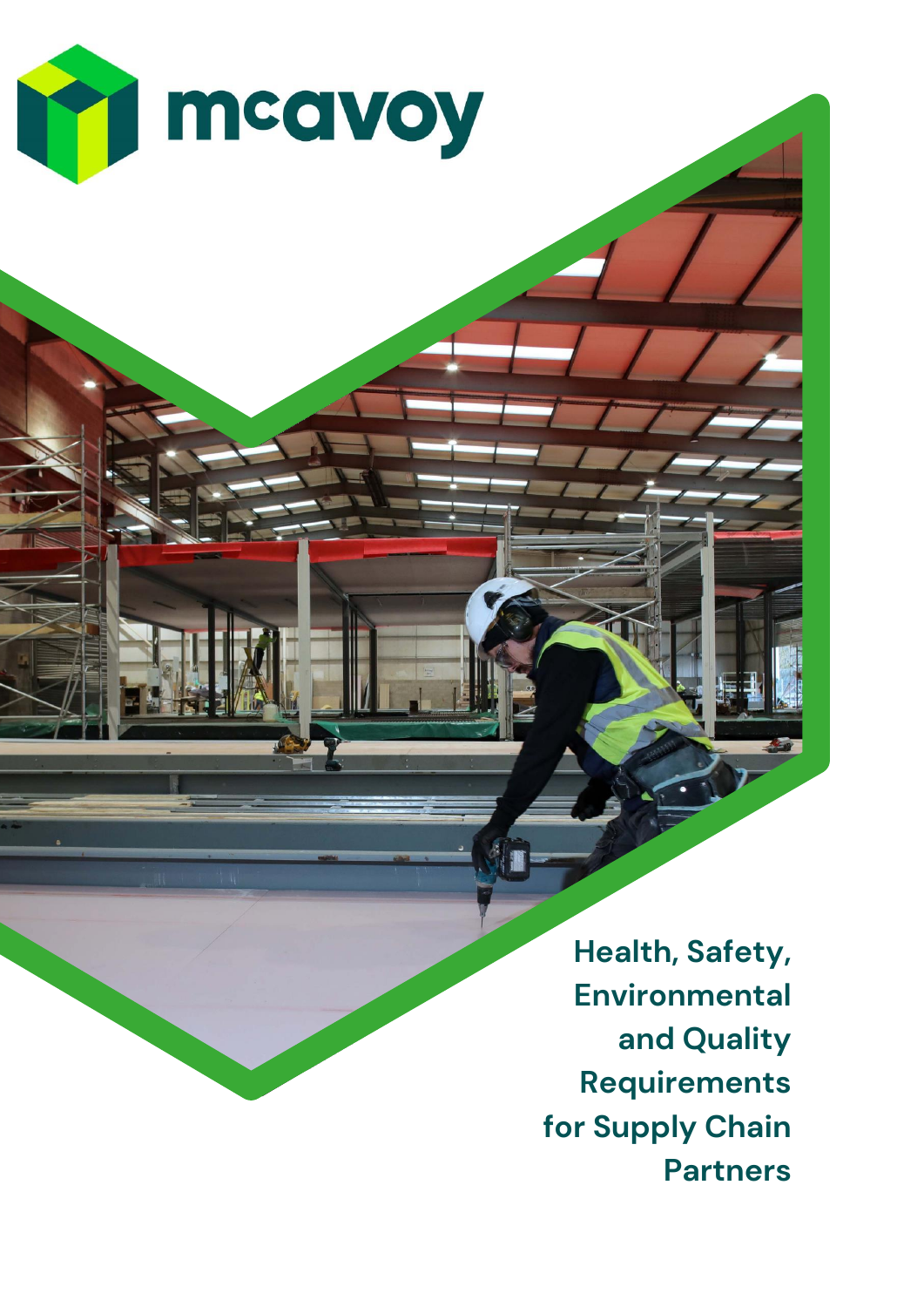

# **Contents**

| 1. |  |
|----|--|
|    |  |
|    |  |
|    |  |
|    |  |
|    |  |
|    |  |
|    |  |
|    |  |
|    |  |
|    |  |
|    |  |
|    |  |
|    |  |
|    |  |
|    |  |
|    |  |
|    |  |
|    |  |
| 2. |  |
|    |  |
|    |  |
|    |  |
|    |  |
|    |  |
|    |  |
|    |  |
|    |  |
|    |  |
|    |  |
|    |  |
|    |  |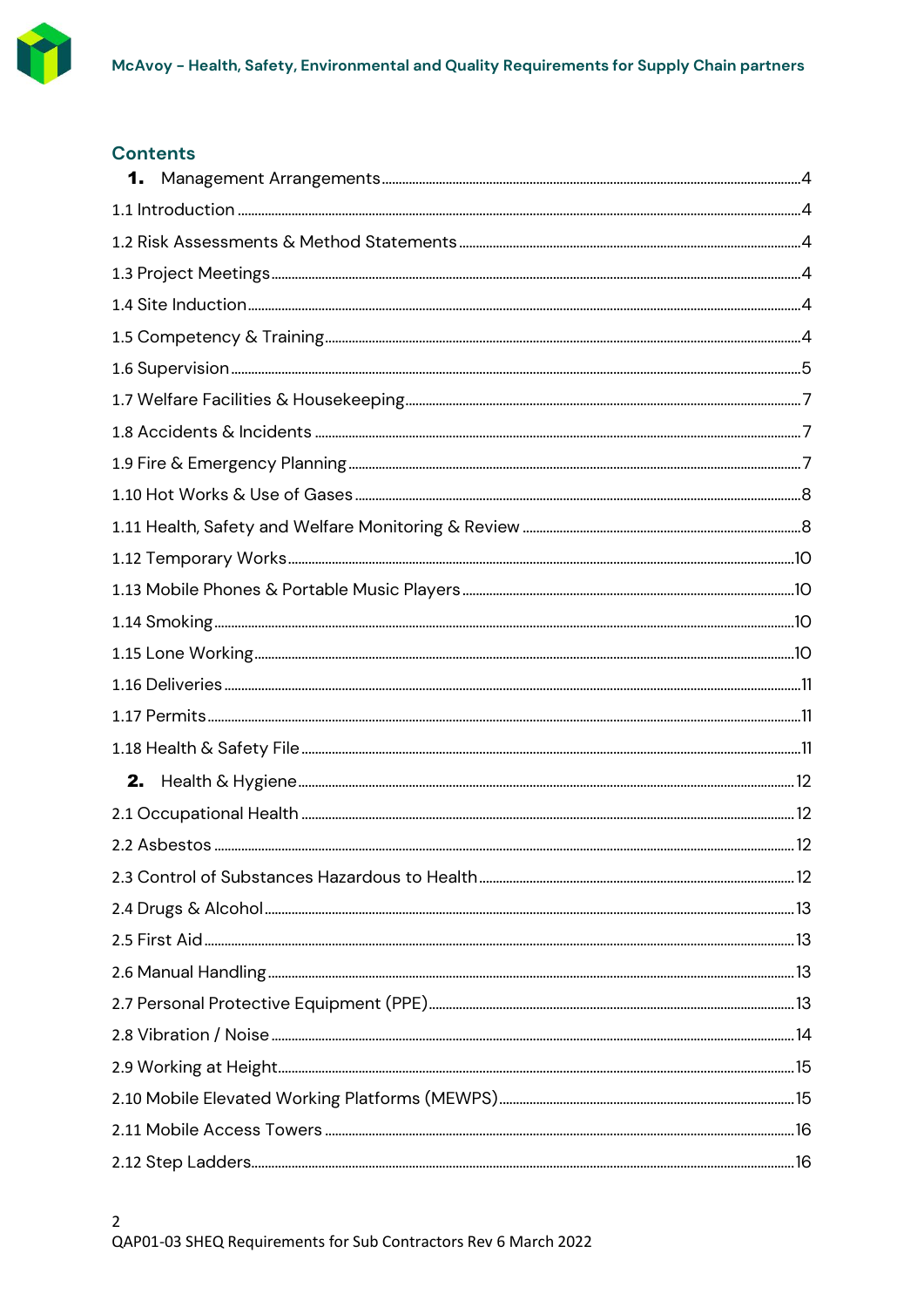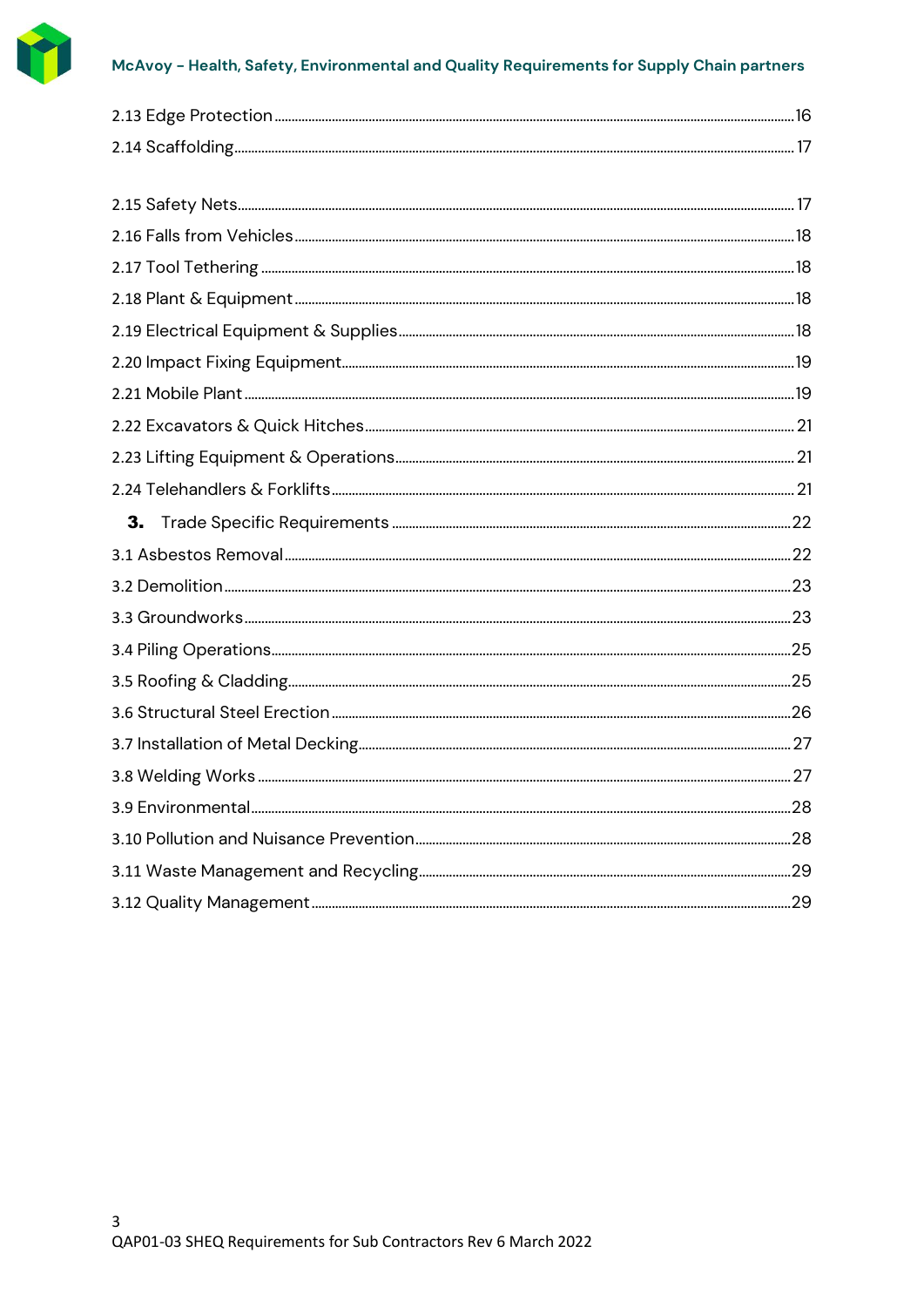# <span id="page-3-0"></span>1. Management Arrangements

# <span id="page-3-1"></span>**1.1 Introduction**

We all must be diligent in taking care for the health, safety and wellbeing of ourselves, colleagues andanyone who may be affected by our actions. We all have an individual responsibility to challenge unsafepractices, report unsafe conditions and comply with all health, safety & environmental requirements.

All subcontractors working for and on behalf of The McAvoy Group must adhere to thae requirements of this document, the site-specific Construction Phase HS Plans, site rules and all relevant legislationand standards.

Pre-Qualification

All subcontractors must demonstrate their health, safety, environmental and quality competencies through our pre-qualification process this is completed via the Online Portal Builders Profile. Only oncethe key competencies have been established, reviewed and approved will the subcontractor be deemedan approved supply chain member.

# <span id="page-3-2"></span>**1.2 Risk Assessments & Method Statements**

A Risk assessment and method statement must be in place before any work begins. The RAMS are not about creating large amounts of paperwork but should be specific to the planned activities. All documents must be sent to the site manager promptly.

Your work activities will not be allowed to commence until the contract management team confirms yourdocumentation is suitable and fit for purpose.

Contractors are required to ensure that their employees are briefed on their specific risk assessmentsand method statements.

The Site management will require documentary proof to this effect.

# <span id="page-3-3"></span>**1.3 Project Meetings**

All subcontractors are required to attend regular meetings. The following are the core meetings werethe subcontractor must attend:

- Pre-start
- Monthly SHEQ
- Monthly progress
- Daily coordination

# <span id="page-3-4"></span>**1.4 Site Induction**

Prior to starting work on a project, all subcontractor employees must attend a site-specific induction.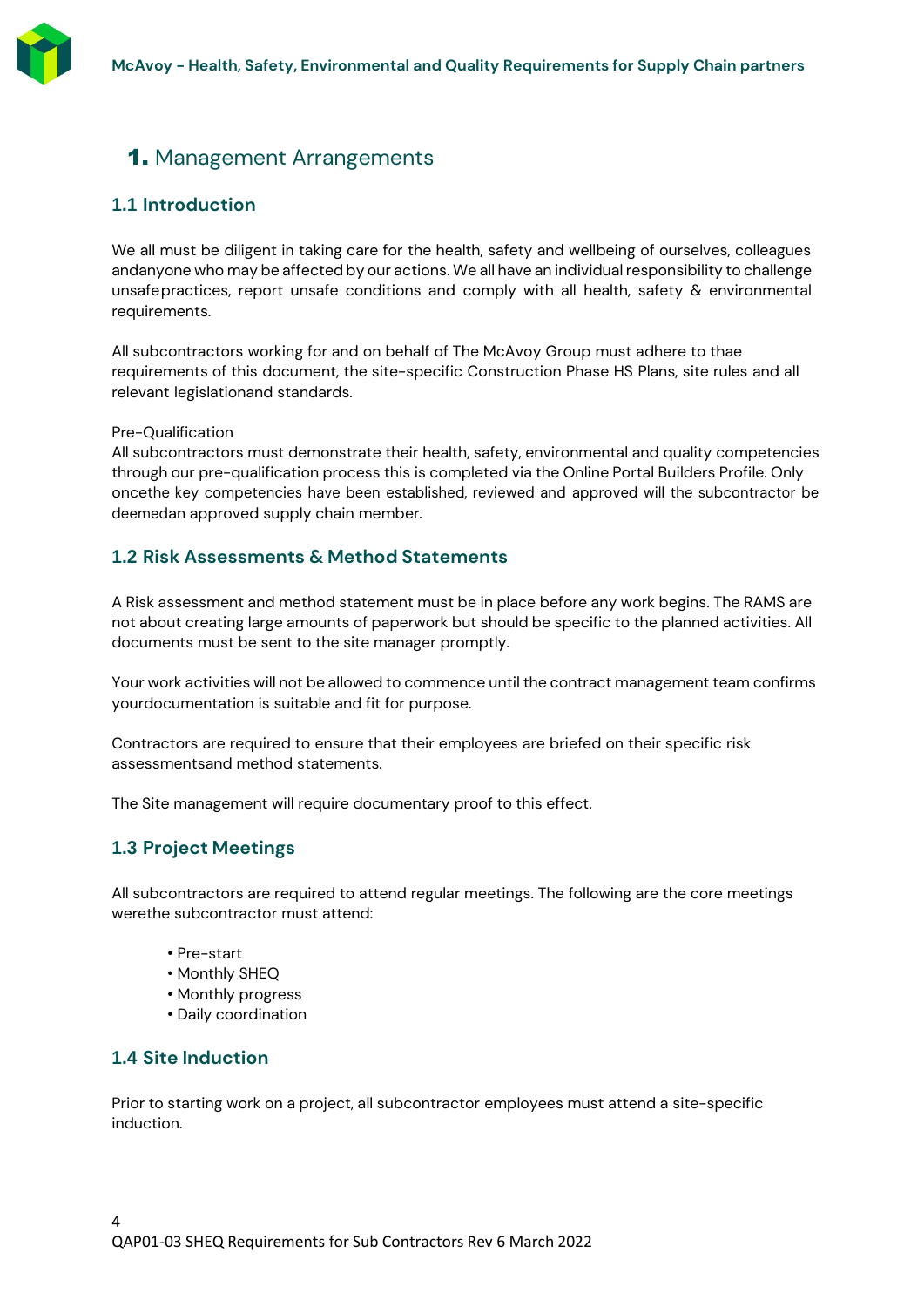<span id="page-4-0"></span>

# **1.5 Competency & Training**

Managers, supervisors and personnel confirm that they have received appropriate safety training toenable them to carry out their tasks and evidence must be provided when requested.

All operatives and supervisors must be in possession of a current and relevant CSR, CSCS, FAS CSCS/ Safepass card or equivalent card relevant to their appropriate skill or trade.

All plant operatives and Slinger Signaller/Traffic Marshal must be in possession of a current plantcompetency card relevant to the plant being operated, e.g., CSR Plant cards, CPCS, IPAF, or

FAS CSCS + Safe Pass category

**CSCS** 

Subcontractors are required to ensure that their employees attend a regular programme of ToolboxTalks on site.

The McAvoy Group require you to have documentary proof of these talks. The table below is the list of accepted competency and training schemes accepted by the McAvoyGroup

# **Partner Card Scheme Information**

The table below displays a list of card schemes permitted to display the CSCS logo and should be accepted when presented on-site. Use this table to confirm the card checking procedures for each scheme

<span id="page-4-1"></span>

| Card                    | <b>Construction Industry</b><br>card scheme                        | <b>Scheme Administrators</b>                                       | Sector represented                                    | <b>Electronic Card</b><br>checking available | How to check a card electronically                                                                                                                           | How to check a<br>card manually             |
|-------------------------|--------------------------------------------------------------------|--------------------------------------------------------------------|-------------------------------------------------------|----------------------------------------------|--------------------------------------------------------------------------------------------------------------------------------------------------------------|---------------------------------------------|
|                         | Association of Lorry Loader<br>Manufacturers and Importers (ALLMI) | Association of Lorry Loader<br>Manufacturers and Importers (ALLMI) | Lorry loader<br>manufacturers and<br><i>importers</i> | <b>No</b>                                    | Not Available                                                                                                                                                | Phone ALLML<br>0844 858 4334                |
|                         | Assuring Competence in Engineering<br>Construction (ACE)           | <b>Engineering Construction</b><br>Industry Training Board (ECITB) | Engineering<br>construction                           | No.                                          | Not Available                                                                                                                                                | Phone ECITB on<br>0192 326 0000             |
|                         | Certificate of Competence for<br>Demolition Operatives (CCDO)      | National Federation of Demolition<br>Contractors (NFDC)            | Demolition                                            | Yes                                          | Use a card reader, mobile phone or tablet device with the 'Go<br>Smart' software installed. Alternatively, check a card online with<br>the CITB card checker | Phone CCDO on<br>0144 221 7144              |
| card to be<br>added     | Certification Scheme for Personnel<br>(CSWIP)                      | The Welding Institute                                              | Welding Sector                                        | Yes                                          | Check a card online                                                                                                                                          | Phone CSWIP on<br>01223 899000              |
|                         | <b>Construction Industry Scaffolders</b><br>Record Scheme (CISRS)  | National Access and Scaffolding<br>Confederation (NASC)            | Scaffolding                                           | Yes                                          | Check a card online via the CITB card checker.                                                                                                               | Phone CISRS on<br>0844 815 7223             |
| $\sim$                  | Construction Plant Competence<br>Scheme (CPCS)                     | Construction Plant Competence Scheme<br>[CPCS]                     | Plant Operatives                                      | Yes                                          | Check a card online via the CITB card checker                                                                                                                | Phone the CPCS helpdesk on<br>0844 815 7274 |
| <b>TELEVISION</b>       | Construction Skills Certification<br>Scheme (CSCS)                 | Construction Skills Certification Scheme<br>(CSCS)                 | Construction                                          | Yes                                          | Use a card reader, mobile phone or tablet device with the<br>'Go Smart' software installed. Alternatively, check a card online<br>with the CITB card checker | Phone the CSCS helpdesk on<br>0344 994 4777 |
|                         | Construction Skills Register Northern<br>Ireland (CSR NI)          | Construction First Ltd (CEF)                                       | Construction<br>(Northern Ireland only)               | Yes                                          | Check a card online via the CSR web portal (only available for<br>employers registered with CSR. Contact CSR to register)                                    | Phone CSR on<br>0289 087 7150               |
| <b>Indiana</b> Counters | Drilling and Sawing Association (DSA)                              | Drilling and Sawing Association (DSA)                              | <b>Drilling and Sawing</b><br>Contractors             | No                                           | Not Available                                                                                                                                                | Phone DSA on<br>0844 879 3452               |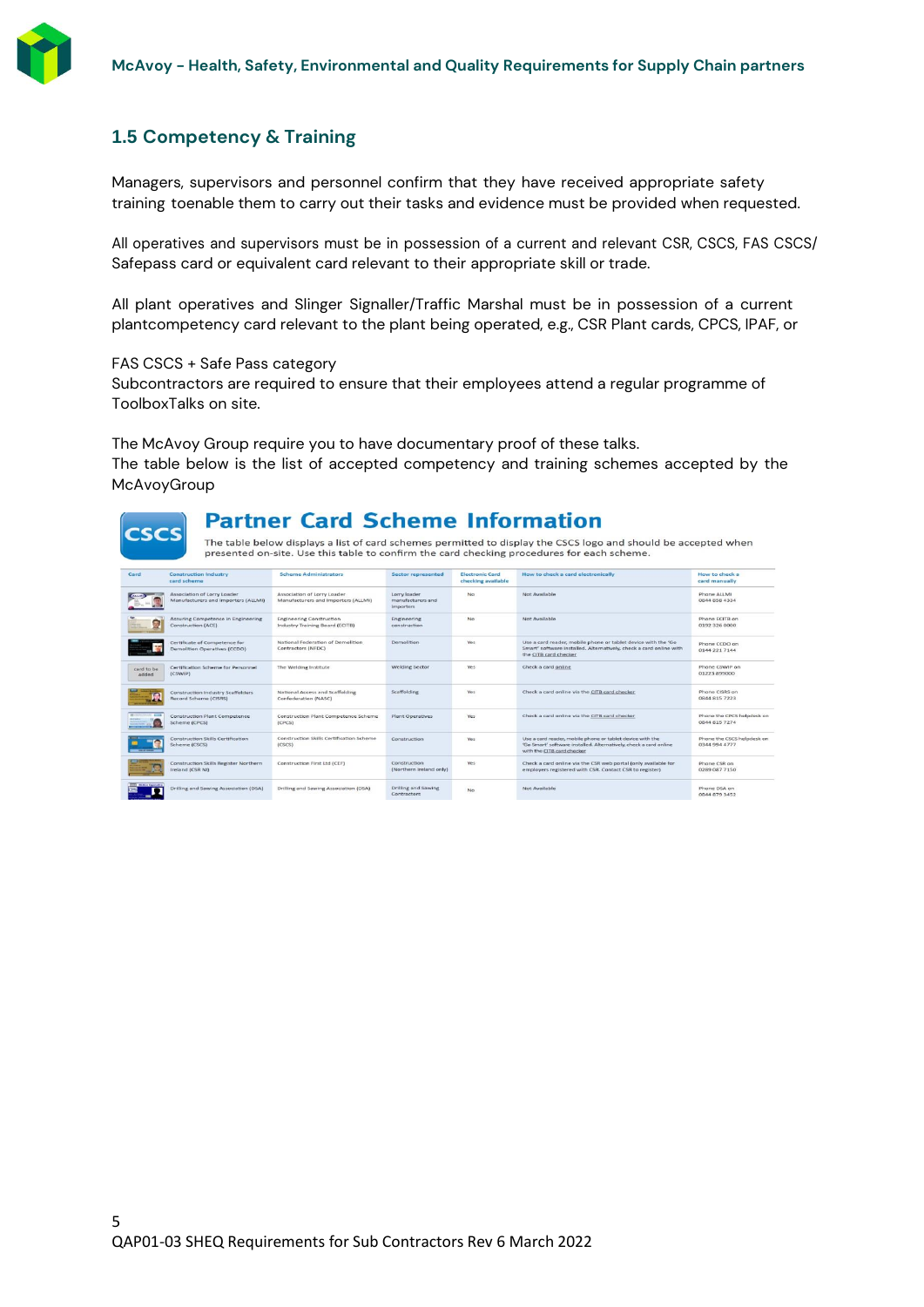

### **1.6 Supervision**

Subcontractors must provide full-time supervision (qualified to Site Safety Supervisor / SMSTS, SSSTS standards and / or trade specific supervisory qualification) on all projects and are to be availableat all times on site. The number of supervisors is subject to the level of risk and the number of operativeson site. See table below

|                                                                                                                                       | Up to 4           | Up                                | Up                  |
|---------------------------------------------------------------------------------------------------------------------------------------|-------------------|-----------------------------------|---------------------|
|                                                                                                                                       |                   | t                                 | t                   |
|                                                                                                                                       |                   | 015                               | 030                 |
| Low Risk Trades                                                                                                                       | Visitin           |                                   | X<br>2              |
| Mastic/soft flooring/painting and decorating, cleaning, fire<br>protection                                                            | g<br><b>SSSTS</b> | <b>SSSTS</b>                      | <b>SSSTS</b>        |
| Medium Risk trades                                                                                                                    |                   |                                   | X                   |
| Enabling works/brickwork/general carpentry and joinery,                                                                               | <b>SSSTS</b>      | <b>SSSTS</b>                      | <b>SMSTS</b>        |
| plastering, drylining, roof finishers, façade works, hard<br>flooring, hard landscaping. Window Install, Mechanical and<br>Electrical |                   | Plus,<br>visiting<br><b>SMSTS</b> | and<br><b>SSSTS</b> |
|                                                                                                                                       |                   |                                   |                     |
| <b>High Risk Trades</b>                                                                                                               |                   | X                                 |                     |
| Ground remediation/Demolition, Piling, Ground working,                                                                                | <b>SSSTS</b>      | <b>SMSTS</b>                      | <b>SMSTS</b>        |
| Roof works, Scaffolding, steel erection,                                                                                              | Plus,             |                                   | and                 |
|                                                                                                                                       | visiting          |                                   | <b>SSSTS</b>        |
|                                                                                                                                       | <b>SMSTS</b>      |                                   |                     |

All 'non-English speaking' personnel must be able to receive English spoken site communications andinstructions. This will require the subcontractor to provide adequate competent supervision levels (on a 1:5 ratio) who can translate communications and instructions into and from the relevant language(s)of the subcontractor's workforce.

#### Supervisors are required to be:

- 1. Easily identifiable
- 2. Undertake inductions ensuring the competence of their operatives.
- 3. Attend daily site "whiteboard meetings"
- 4. Attend meetings at the request of The McAvoy Group
- 5. Promote a positive safety culture attitude and behaviour in the workforce by embracing the principles of fairness, inclusion and respect, stopping any unsafe acts or challenging unsafeconditions.
- 6. Organise work to be carried out in accordance with relevant Risk Assessments and Method Statements (RAMS) and Quality Control procedures e.g., drawings, specifications, inspection and test plans.
- 7. Continuously check the works to ensure compliance and where appropriate, record findings.
- 8. Monitor personnel under their control to ensure they comply with their individual responsibilitiesin SHEQ matters. Identify any SHEQ training requirements they may require and advise appropriate management accordingly.
- 9. Formally record Safety, Health & Environmental positive and negative observations through the useof the McAvoy CORA System.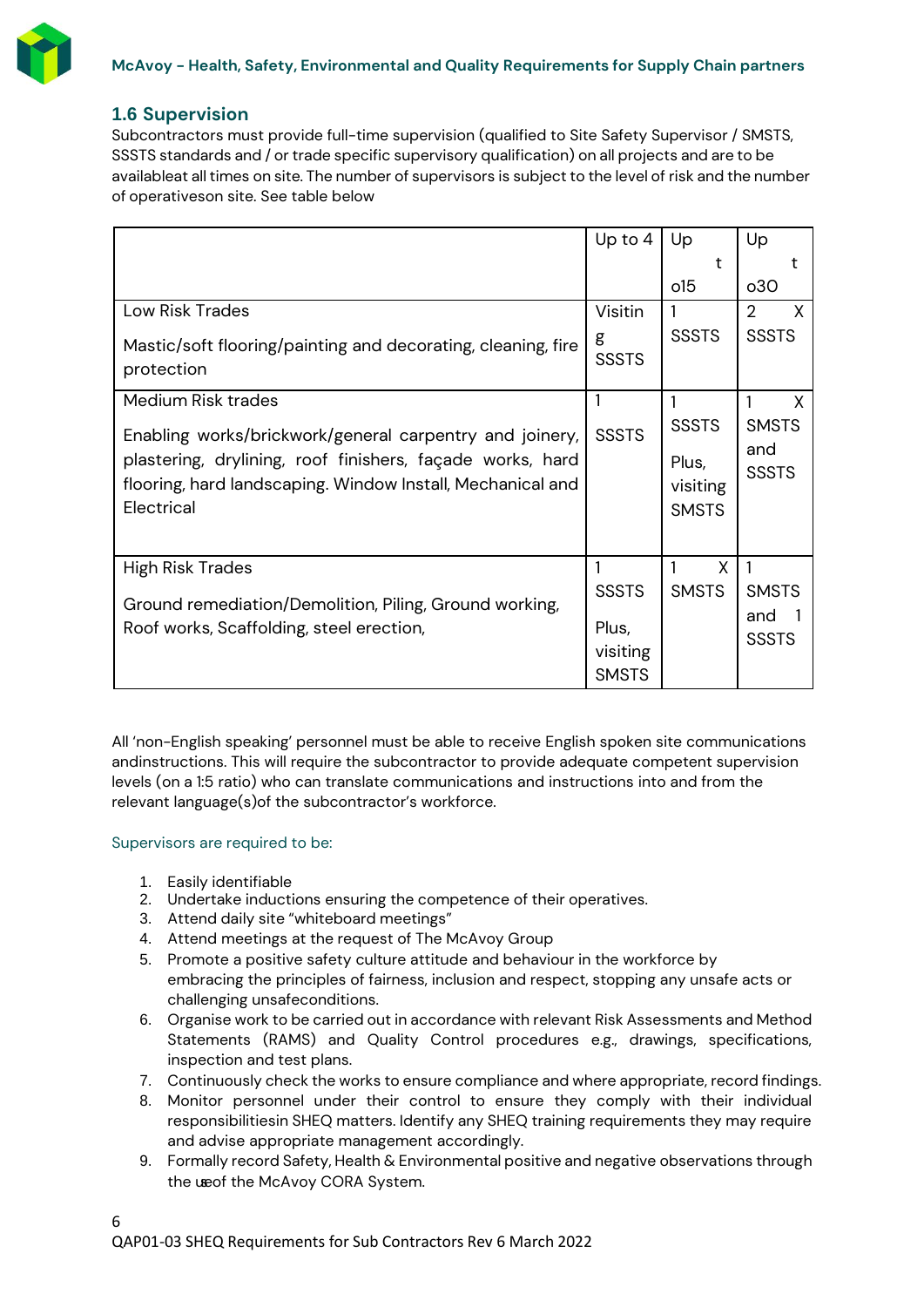

- 10. Where appropriate, assess and implement any additional SHEQ controls required to address the needs of new employees, young persons, those with language barriers and inexperiencedpersonnel.
- 11. Ensure that all relevant personnel are involved in SHE Risk Assessments prior to any work activity commencing. Monitor RAMS to ensure they accurately reflect the current SHE hazardspresent.
- 12. Ensure that any required changes to your works are agreed in advance with the McAvoy Groupproject management team.
- 13. Ensure control measures are implemented and that method statements are available and clearly understood.
- 14. Give personnel under their control, including subcontractors, clear instructions on the safe methods of work. Establish effective arrangements for two-way communication. Understandthe importance of daily briefings. Where appropriate, deliver toolbox talks to the work teams toensure that all SHEQ instruction, guidance and the importance of identifying and controllingsite hazards/risks are clearly understood.
- 15. Ensure that accidents, incidents and near misses are reported immediately to the relevantmanager.
- 16. Ensure that mandatory and supplementary personal protective clothing and equipment is usedwhere identified within RAMS and is properly maintained and stored.
- 17. Ensure that plant and equipment supplied is appropriate for the work with the necessarycertification.
- 18. Ensure that plant and equipment is immediately put out of use if unsafe or presents a potentialthreat to the environment.
- 19. Comply with all requests relating to health safety and welfare and will make available allrelevant daily / weekly / other inspection and test records when requested to do so.
- 20. Ensure that only competent and authorised persons operate plant and equipment.
- 21. Ensure that unattended plant, materials and premises are left in a condition that does notpresent a risk to persons or the environment.
- 22. Ensure the highest standards of housekeeping are implemented and maintained.
- 23. Ensure that the disciplinary process for breaches of SHEQ procedures and rules is appliedwhere necessary.
- 24. Plan, liaise and coordinate with McAvoy Group Management as well as other subsubcontractors to ensure works are carried out in a safe sequence.

# <span id="page-6-0"></span>**1.7 Welfare Facilities & Housekeeping**

Site personnel will be advised of all welfare facilities provided for their use. These are not to be abusedand subcontractors should assist in keeping facilities clean and tidy, out of courtesy to other users. Where welfare facilities are shared with a client you must observe all site requirements relating to behaviour, dress and use of the facilities.

All debris must be removed from site on a daily basis. Where specific decontamination or other specialist facilities are required, these should normally form part of the contractor's facilities.

Each subcontractor should ensure a good standard of housekeeping is maintained at all times. Materials should be stored in an orderly manner and all areas should remain clear of unnecessary obstacles and materials. Regular checks will be carried out by the project management team to ensurehousekeeping standards are satisfactory.

Each subcontractor is responsible for the segregation and removal of their waste. Failure to comply with our waste management plan will result in immediate rectification and suspension from the projectuntil the situation is remedied.

If The McAvoy Group have cause to undertake housekeeping or waste management functions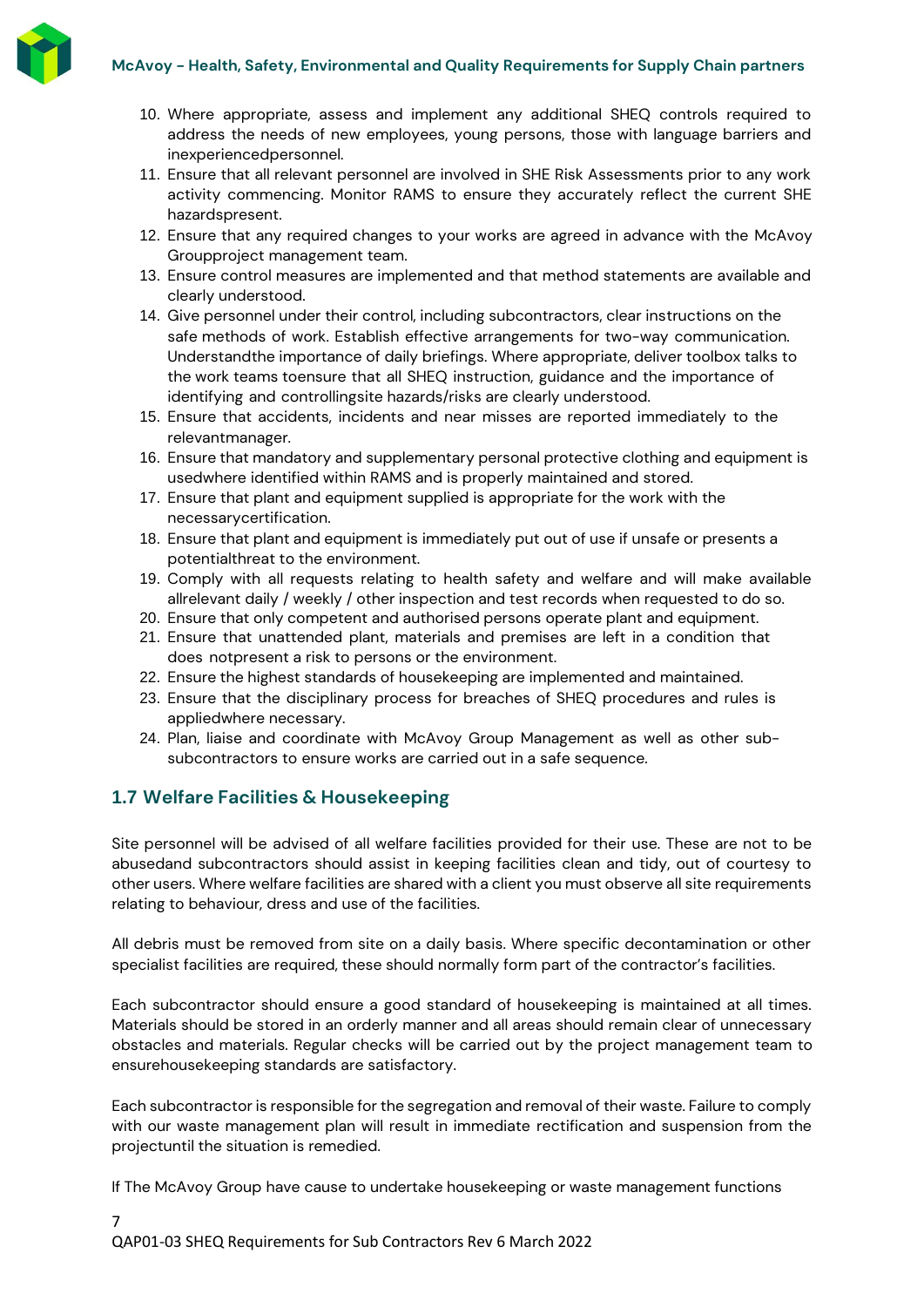

onbehalf of a subcontractor, resulting costs will be the responsibility of the relevant subcontractor.

Any concerns or difficulties relating to welfare facilities and housekeeping should be reported immediately to the project management team.

# <span id="page-7-0"></span>**1.8 Accidents & Incidents**

All onsite incidents with potential or actual injury on site, however minor, must be reported as soon aspossible to the site management team.

This includes accidents, safety observations, near miss, environmental incident or minor / first aidinjury including 'no lost time' events.

All subcontractor accidents/incidents and near misses must be investigated, a copy of the investigationreport is to be issued to McAvoy Group at the earliest opportunity.

The aim of such reports and investigations is to establish what happened and enable McAvoy Group toidentify where improvements can be made to prevent reoccurrence.

We consider all 'near misses' as learning opportunities to prevent similar future occurrences.

We have a legal duty to report certain injuries and dangerous occurrences to Enforcing Authorities (i.e.,the HSE, HSENI or HSA). In the event that a contractor is required to report such an accident or incidentthat has happened on one of our sites, then completed accident records, investigation reports and associated enforcing authority notifications generated by the subcontractor must be provided to the project management team or The McAvoy Group SHEQ Department.

# <span id="page-7-1"></span>**1.9 Fire & Emergency Planning**

Site specific emergency arrangements will be explained during site inductions and information displayed on site noticeboards. All subcontractors must inform The McAvoy Group of any foreseeable risks and possible emergencies that may arise from their activities.

Subcontractors are required to assist to formulate site specific emergency procedures and ensure their employees are informed and trained to deal with such emergencies should they occur. Subcontractors'own site offices, canteens and storage units shall have appropriate firefighting equipment and means of raising the alarm in the event of an emergency.

All flammable substances, including compressed gases, paints, solvents etc. shall be stored in approved, secure lockable cages, cabinets or compounds. Storage containing highly flammable materials must be constructed of materials with a 60-minute fire rating. Appropriately worded warning signs e.g.,"Highly Flammable Liquids" must be displayed at entrances to stores. Stores must be ventedto the outside and have sufficient and appropriate fire extinguishers located nearby.

Internal combustion engines must not be stored or used in site accommodation (offices, canteens, drying rooms etc.) or in areas defined as confined spaces. All internal combustion engines used on sitemust be vented to open air.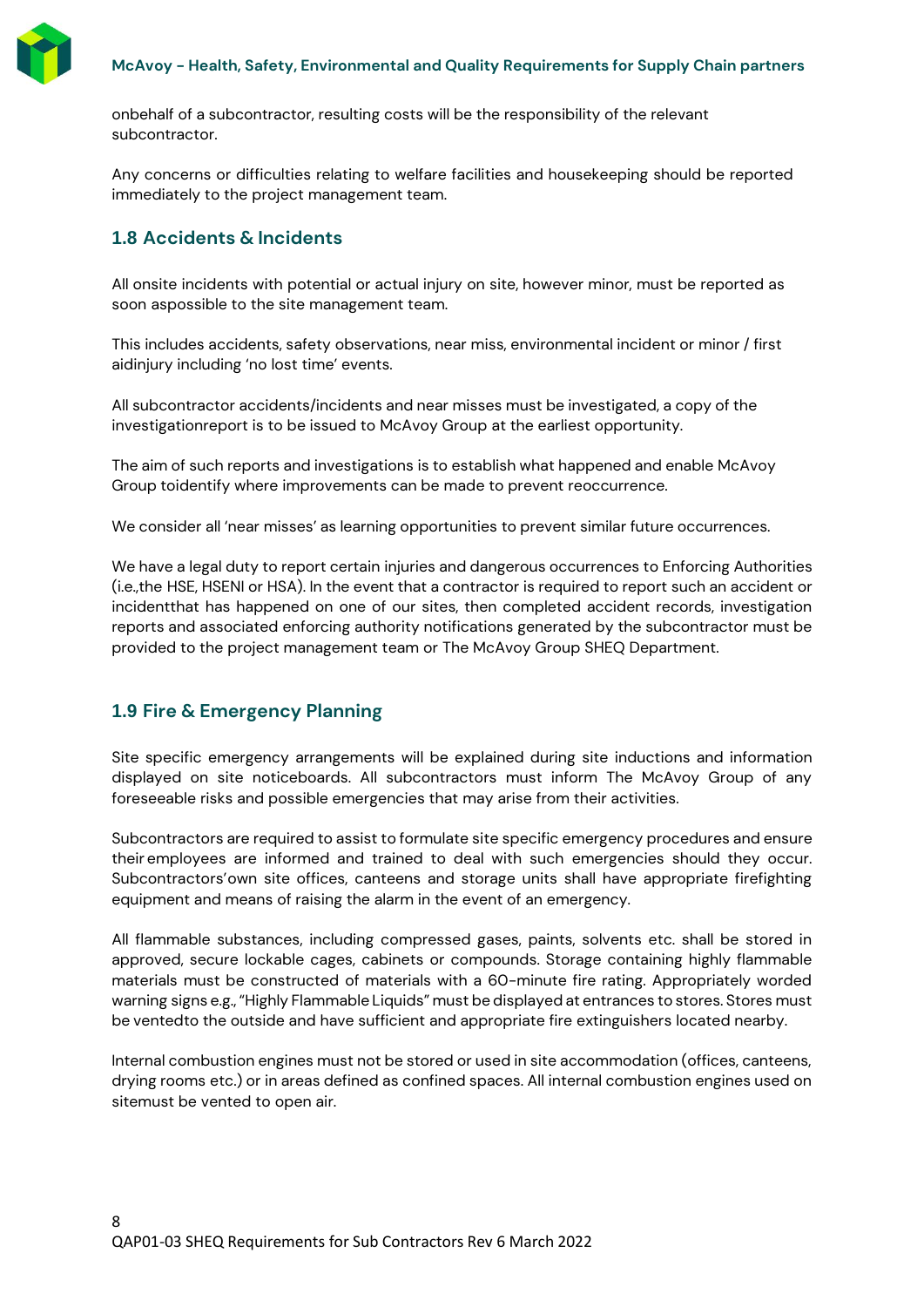

To reduce the risk of fire the following is prohibited:

- Storage of fuel in plastic containers;
- Jubilee clips for connecting flexible gas supply hoses;
- Storage of gas and flammable liquids inside, under and on buildings;
- Smoking except in designated areas;
- The use of compressed gas welding equipment without flash back arrestors;
- Storage of additional or unnecessary cylinders (including empty) at the workplace;
- The use of LPG as a fuel at an office or welfare facility;
- Combustible liquids (petrol/diesel etc.) or gas cylinders stored within 6m of a hot work operation

### <span id="page-8-0"></span>**1.10 Hot Works & Use of Gases**

Avoid the use of acetylene as far as possible. Where acetylene must be used, the site manager must be informed, and the appropriate arrangements will be made including control of works under a permitsystem.

All gas cylinders are to be stored upright in secure lockable proprietary cages at designated areas whennot in use. All gas cylinders bottles must be transported on vertical wheeled trolleys secured with a chain or certified gas cage. When carrying out any hot works activities the subcontractor must obtain ahot works permit and have it displayed in the area where the work is being carried out or on their person.The control measures identified on the permit must be implemented in full by the subcontractor, this includes providing any additional equipment or personnel to carry out the works safely (e.g., fire extinguisher or fire warden etc).

# <span id="page-8-1"></span>**1.11 Health, Safety and Welfare Monitoring & Review**

As Principal Contractor, The McAvoy Group will coordinate and monitor the overall works and interfacebetween Subcontractors and others. Project management teams may carry out formal safety inspections in addition to their day-to-day supervision.

This will normally be supplemented by periodic SHEQ inspections by our SHEQ Department.

Subcontractors are encouraged and expected to complete their own formal health and safety inspections. When these take place on our sites, inspection reports should be copied to the McAvoy Group project management team for information.

Other independent audits may be undertaken by our clients, their agents or representatives from theConsiderate Constructors Scheme and other third-party auditing organisations.

Any visit or intervention by an official Agency e.g., HSENI, HSE, HSA, Environment Agency / SEPA, EHO, Petroleum Officer, Fire Officer etc. must be reported immediately to the McAvoy Group project management team. Please co-operate with all visits and comply with any requests for remedial action.

Subcontractors are required to demonstrate maintenance of discipline among their workforce includingtheir own arrangements for dealing with failures to comply with health and safety rules and measures to promote health, safety and environmental good practice.

The McAvoy Group operate a HS Breach system ( $1<sup>st</sup>$ ,  $2<sup>nd</sup>$ , $3<sup>rd</sup>$  or straight to 3 strikes)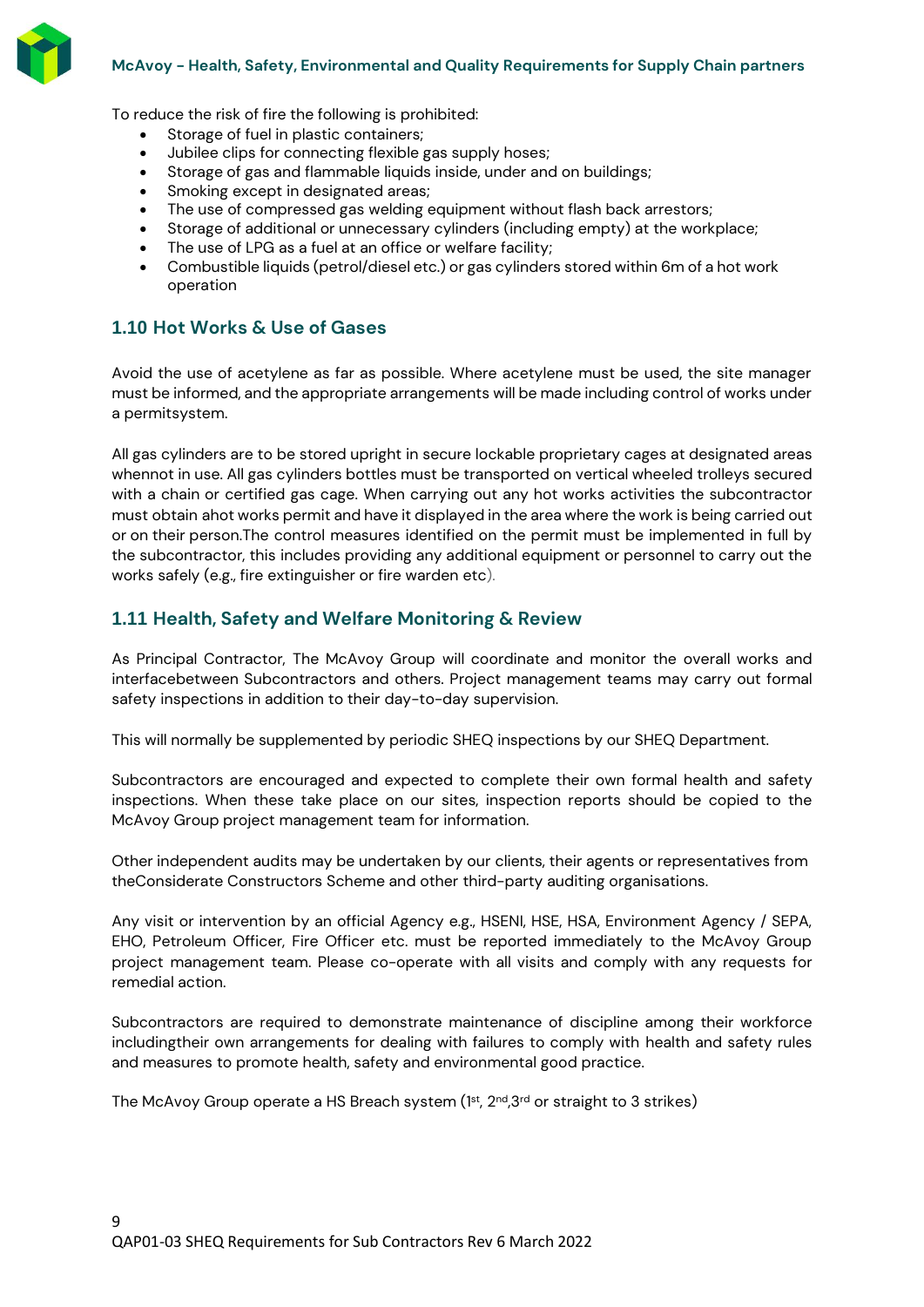

A HS Breach will be issued to an individual who has contravened health and safety rules.

Issue of a breach may require that individual and their supervisor to undertake a site reinduction asminimum remedial action.

The individual's employer may also be required to deliver Toolbox Talks to their entire team.

The employer will be required to inform The McAvoy Group of their disciplinary and remedial actions,these may be in addition to those specified by The McAvoy Group.

Examples of behaviours that will warrant a `warning'

- Failure to follow an instructed safe system of work.
- Failure to follow a risk assessment or related method statement.
- Climbing up / down the outside of scaffolding.
- Working at height without edge protection in place and after instruction not to do so. Noother fall protection systems in place.
- Working in an area outside the established edge protection system in which the conditionsare such that the risk of fall is very high.
- Working underneath overhead electrical cables without precautions
- Standing on guard rails or other edge protection, such as those on an MEWP when workingat height.
- Working in the vicinity of/or disposing of asbestos material without adequate precautionsbeing in place.
- Working in a confined space without necessary precautions in place.
- Operation of unguarded or unprotected plant and equipment where there is a risk of entanglement, entrapment, or other serious injury.
- Site personnel not wearing appropriate PPE whilst working in an area where there is significant risk of injury to that person.
- Driving dumper, ride-on roller, or similar, without wearing seatbelt.
- Use of visibly defective, or unsuitable lifting tackle.
- Use of visibly defective power tool including absence of electrical portable appliance test certificate, or using 240 Volt supply without the agreement of the Site Manager and Healthand Safety Department
- Unsafe use of electricity including damaged cabling, defective installation, overloading ofcircuits, absence of circuit breakers or hazardous temporary supplies.
- Undertaking road works without suitable and sufficient traffic management arrangementsin place.
- Working in the vicinity of underground services without precautions or due care andattention, as specified in MS/RA.
- Operative standing on top step of step ladder.
- Unsafe use of mobile plant, e.g., recklessness, speed, no safety pin in quick hitch (includingretaining clip), carrying unauthorised passengers.
- Knowingly using defective plant, e.g., lack of warning devices, faulty brakes.
- Operatives working in an excavation outside a trench box or having insufficient access andegress.
- 'Bombing' or throwing materials or waste from high level to the ground endangeringemployees, subcontractors, or members of the public.
- Disregard of necessary fire precautions when in the vicinity of flammable materials.
- Use of mobile phone when operating mobile plant.
- Knowingly using a defective or improperly secured ladder.
- Not in possession of a permit to work as required by the site rules.

#### Observation Reporting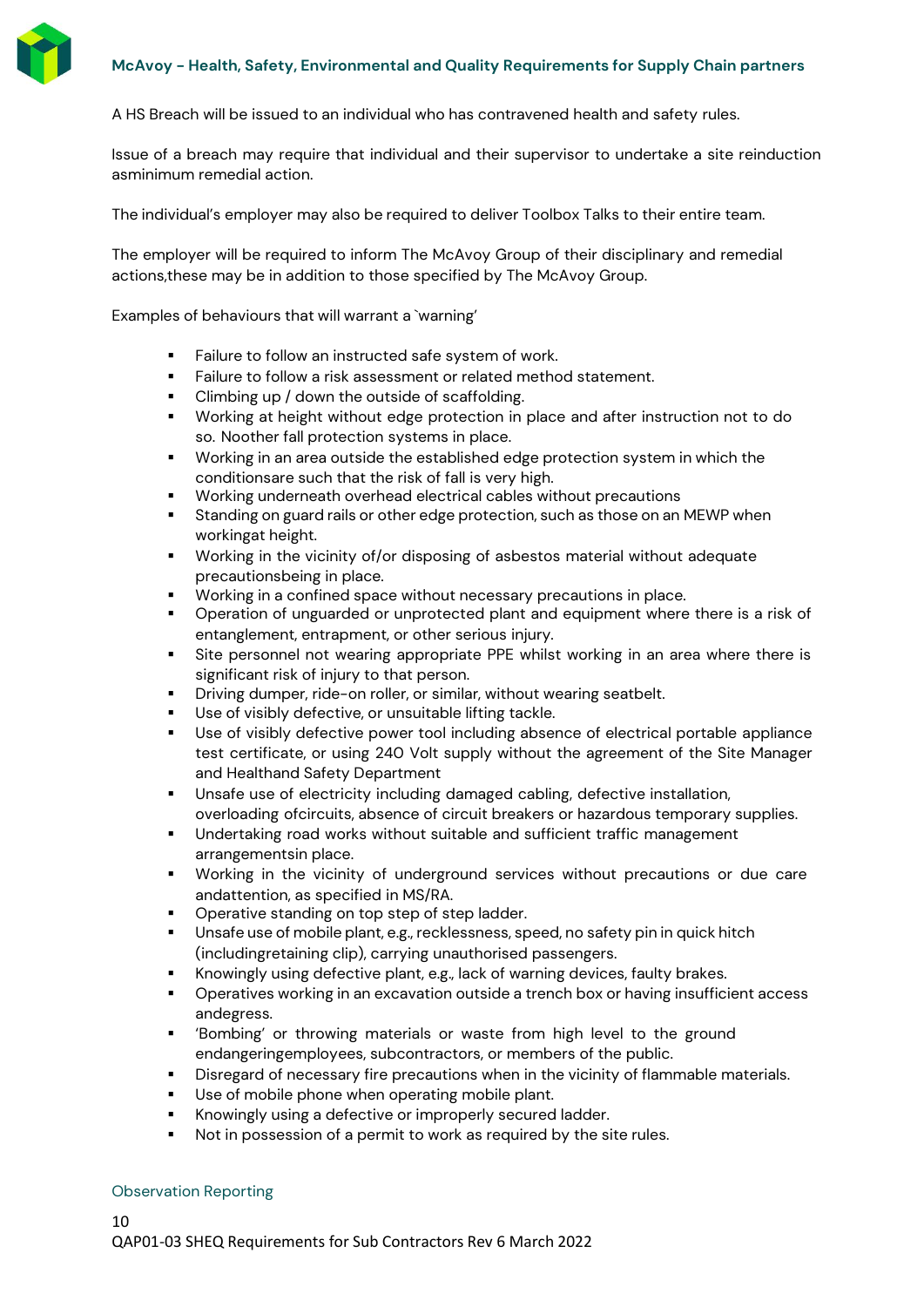

The McAvoy Group Observation reporting system aims to improve the level of safety observation and reporting on sites. We want to know about unsafe behaviours, environments and near misses and goodpractice to assist us in preventing accidents and incidents on our sites, all subcontractors areencouraged to report these to the Project Management Team directly or via the CORA QR Code system.

# <span id="page-10-0"></span>**1.12 Temporary Works**

Subcontractors must comply with the project management team's temporary works arrangements. Temporary works means all works required for the execution, completion, maintenance and / ordemolition of permanent works and will normally be removed from the site upon project completion. the site upon project completion.

Where you are required to erect, install or use temporary works they must be subject to appropriate supporting design information, calculations and independent checks by suitably qualified and experienced engineers. As appropriate you or your representative may be required to fulfil the role of 'Temporary Works Supervisor', evidence of competence to fulfil this role must be provided.

In all instances we ask that Subcontractors liaise with the Project manager and / or The McAvoy Groupappointed 'Temporary Works Coordinator' before undertaking work that may affect the integrity of existing temporary works, e.g., unauthorised alterations to mesh fencing, internal screens, external hoarding panel, props etc.

# <span id="page-10-1"></span>**1.13 Mobile Phones & Portable Music Players**

The use of a mobile phone whilst driving or operating plant is strictly prohibited at all times.

Each site will operate restrictions on areas where it is safe to use mobile phones. These will be explained at site induction and the designated phone usage areas will be clearly indicated on site. Weask that all person's limit phone calls and texts to work use only as far as possible.

Users of camera phones are permitted to use their phones outside designated mobile phone areas only for the purpose of using the camera function and only for permitted work purposes. Photographs or videos taken on The McAvoy Group sites must not be posted on the internet or social media without prior written permission. For safety reasons, the use of MP3 players, iPods, Radios or similar devices within working areas on all The McAvoy Group projects is strictly prohibited.

# <span id="page-10-2"></span>**1.14 Smoking**

Smoking or vaping is not permitted inside any building. All The McAvoy Group sites are 'No Smoking/Vaping' apart from designated smoking/vaping areas.

### <span id="page-10-3"></span>**1.15 Lone Working**

Lone working must only be carried out following approval from The McAvoy Group Project Management and once other options for eliminating lone working have been explored and dismissed,or if having more than one person undertaking the work increases the risk to the health and safety ofthe individuals involved.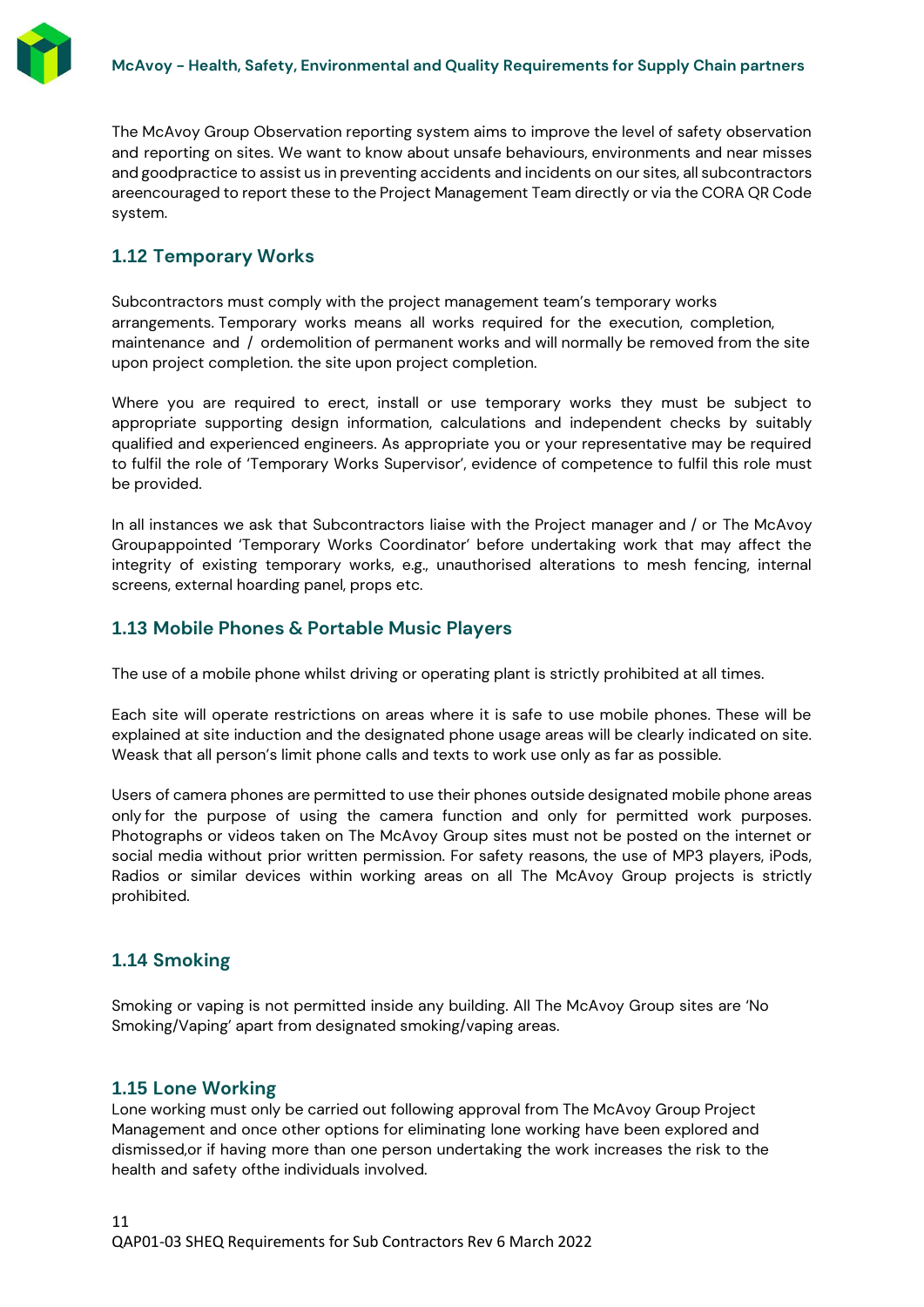

Lone working must not be permitted for the following activities:

- Working in a confined space
- Activities requiring someone dedicated to a rescue role
- Working at or near exposed electrical conductors
- Work at height (i.e., MEWP operation)
- Working in an excavation
- Working on live gas pipes

Other activities may exist that are considered too difficult or dangerous to be carried out by an unaccompanied worker. This must be determined by a risk assessment. Subcontractors must implement a safe system of work to monitor lone workers, as effective means of communication are essential. The contractor may be required to use a system already established on the project, if so, thiswill be detailed within the Construction Phase Plan.

The subcontractor supervisor must also check and verify that communication devices are working effectively prior to commencing each lone working activity.

All weekend or night-time working must be agreed by prior arrangement with The McAvoy Group Project Management. Specific safe systems of work must be in place and competent supervision shall be in attendance at all times during the work activity.

# <span id="page-11-0"></span>**1.16 Deliveries**

Deliveries to and collections from sites must be planned in advance. The McAvoy Group will communicate site rules to the contractor in advance of all deliveries and collections. The contractor must ensure that this communication is passed onto their delivery drivers

A safe means of unloading must be established and agreed upon prior to dispatch. The contractor mustensure that the load is stable prior to loosening any restraining straps upon arrival at the loading area.Any unusual loads will only be unloaded when a safe system of work has been agreed between The McAvoy Group and the contractor.

As far as reasonably practicable any deliveries will be restricted to off peak times, local hazards (such as school opening and closing times) and any other client specific requirements. Where a supplier turnsup outside of any expected/agreed delivery times they will be turned away unless they can be accommodated within the controls contained within the Traffic Management Plan.

#### Construction Logistics and Community Safety (CLOCS)

All UK HGVs (over 3.5 tonnes gross vehicle weight) must conform to the CLOCS Standard for construction logistics. They may be subject to inspection on arrival to the site and the result recorded. A copy of all compliant and non-compliant records will be issued to the vehicle driver, who must be advised to pass the information to the contractor.

# <span id="page-11-1"></span>**1.17 Permits**

#### Permits

Subcontractors are required to comply with The McAvoy Group permit system requirements. Permitsto work will be issued on a daily basis for the following activities:

- Hot works and use of gases
- Roof access & working at height
- Use of Traditional A Frame ladders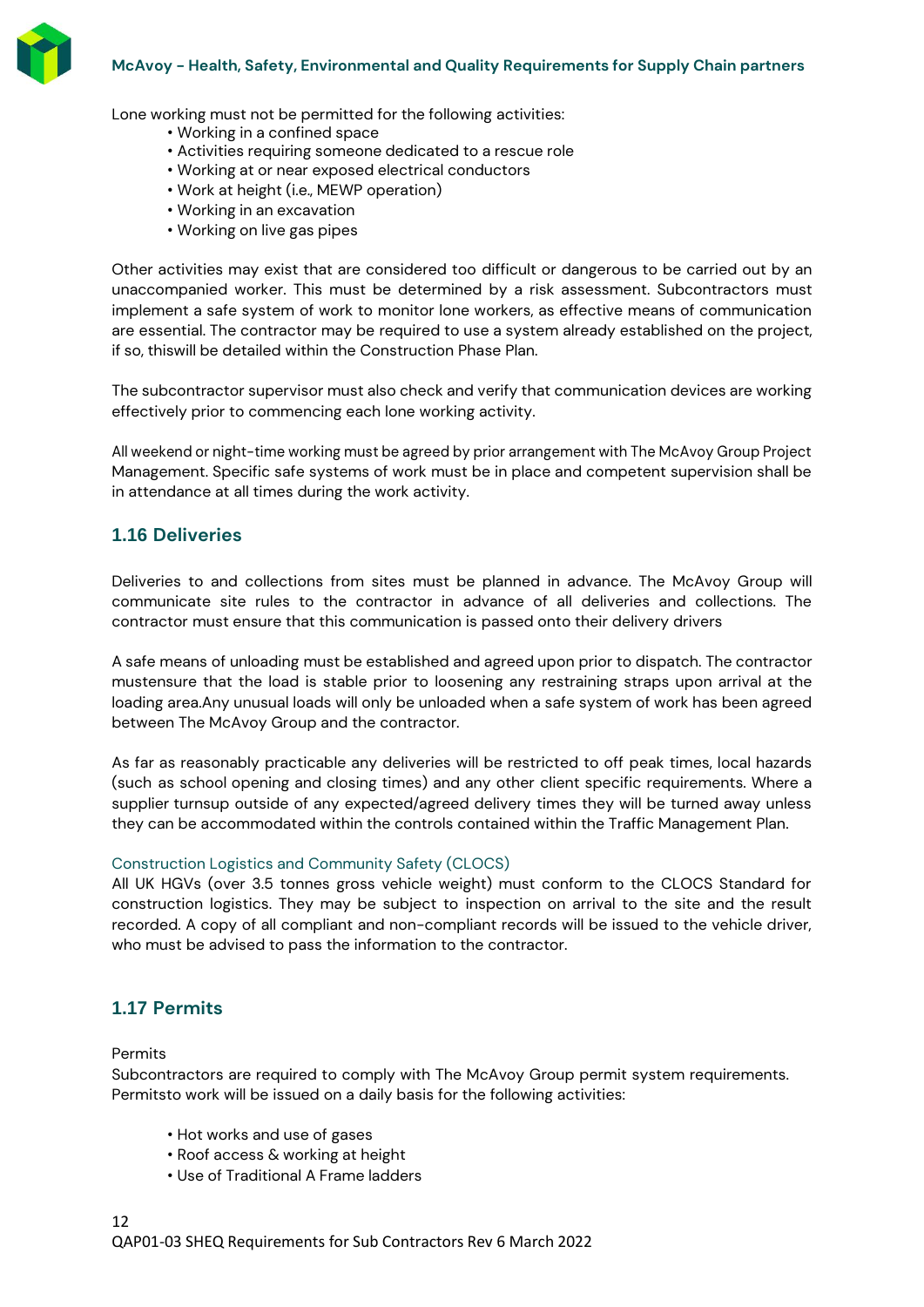

- Confined spaces entry
- Permit to Dig

Additionally, electrical and mechanical subcontractors will also be required to agree their lock-out / tag-out permits for work on energized systems with the project management team

# <span id="page-12-0"></span>**1.18 Health & Safety File**

The McAvoy Group require all information relating to the Health & Safety File to be forwarded to McAvoy Group in reasonable time, and in any case, prior to contract completion. This information may take theform of O&M Manuals, CoSHH data, as built drawings etc. Payment to you may be withheld until this information is received.

# 2. Health & Hygiene

# <span id="page-12-2"></span><span id="page-12-1"></span>**2.1 Occupational Health**

If your employees are required to undergo health screening or health surveillance due to the nature oftheir work (including related substances they use or may be exposed to) this should be kept up to date.You may be asked to provide evidence of such surveillance.

All subcontractors must identify all occupational health hazards associated with their works and evaluate the risk posed. They must identify workers performing the tasks that require exposure monitoring and health surveillance and ensure that it is provided. Subcontractors shall ensure that theiremployees are fit for work and should notify the McAvoy Group project management team of any issuesrelated to their employee's fitness that might impact on their ability to perform their work activities.

Subcontractors must ensure that relevant management of health information and associated documentation is available to The McAvoy Group upon request, for example. HAVS, Fitness for Task Certificate, evidence of appropriate health surveillance programme. Employee medical conditions should be declared at the site induction stage to ensure that these can be suitably managed. This includes medication taken for a health-related condition.

# <span id="page-12-3"></span>**2.2 Asbestos**

All asbestos containing materials (ACMs) should be identified by surveys; where the presence of ACMsis known (as a result of surveys and subsequent enquiries) these shall be made known at site inductions and will be labelled. Subcontractors are required to familiarise themselves with the contents of associated surveys where it is expected that their works could potentially interfere with these ACMs.

If at any time a material is encountered or disturbed which is suspected to contain asbestos, work must be immediately suspended and must be reported to a The McAvoy Group Project Management Team.

Only licensed asbestos subcontractors may carry out work with asbestos containing materials. Subcontractors must comply with the project / client procedures to ensure that no-one is subjected toany risk from working near or with asbestos.

### <span id="page-12-4"></span>**2.3 Control of Substances Hazardous to Health**

13 Arrangements for the storage and use of hazardous substances must be agreed with the

QAP01-03 SHEQ Requirements for Sub Contractors Rev 6 March 2022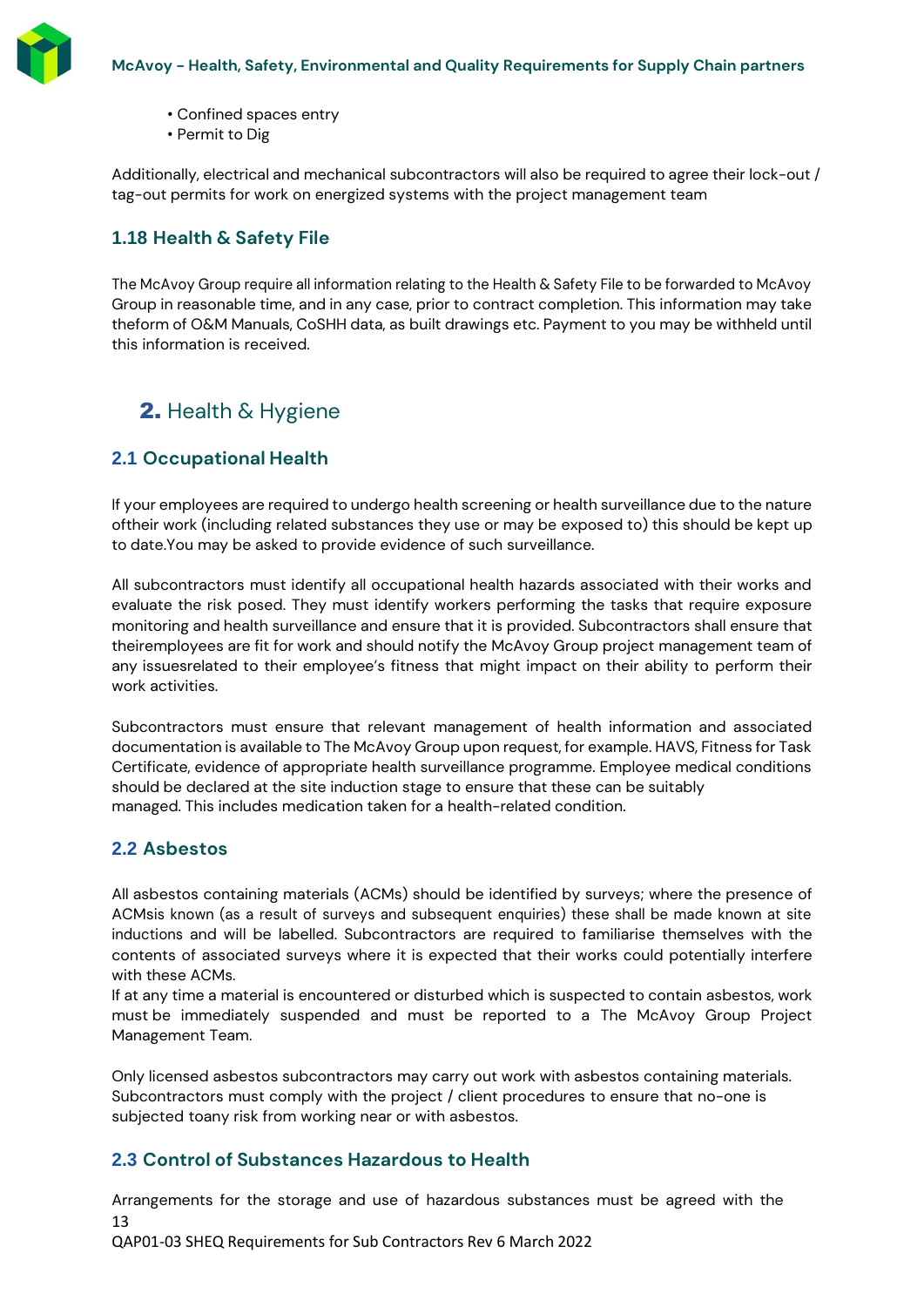

projectmanagement team prior to being delivered to the site.

Subcontractors are required to ensure that they always keep site storage of hazardous substances to a minimum. Thorough COSHH assessments must be carried out detailing arrangements for storage, dispensing, mixing, application, disposal and emergency precautions. Operatives working with hazardous substances must be suitably trained, provided with suitable PPE and informed regarding thecontent of the COSHH assessments which should always be available to them

#### Control of Dust

Elimination of dust from the workplace must be considered by avoiding cutting or by substituting materials. Where this cannot be achieved, on-tool extraction by local exhaust ventilation or by use ofwater suppression systems in line with the manufactures recommendations are to be used.

Water can be used with some tasks to effectively damp down the dust. Most modern cut-off saws can be attached to a water supply. The water can come directly from the mains or a portable source such as a hand pressurised free-standing container. Other devices, such as masonry saw benches, can be selected that come with an in-built water reservoir.

Water suppression is not suitable for controlling all dust risks. It cannot be used with most electric tools,on wood or where the waste slurry would create a problem such as in an occupied building.

Extraction is an effective alternative; this sucks the dust away as it is being created and stores it untilemptied. Extraction vacuum can also be used for general cleaning instead of dry sweeping. All dust isto be vacuumed with a vacuum attachment fitted to an H or M Class extraction unit. Brushes are not to be used for sweeping dust.

### <span id="page-13-0"></span>**2.4 Drugs & Alcohol**

The McAvoy Group prohibits people from working on its premises / sites if impaired by drugs and / oralcohol. No persons shall:

- Report or try to report to work whilst impaired by alcohol or drugs (illegal or otherwise);
- Be in possession of alcohol or illegal drugs on sites / premises;
- Consume alcohol, illegal drugs or abuse substances when visiting or working on The McAvoyGroup sites / premises;
- Attempt to sell, distribute or supply alcohol or drugs whilst on The McAvoy Group sites /premises.

The McAvoy Group require that subcontractors make themselves available for random, postaccident/incident or `with cause' drug and alcohol testing.

Subcontractors are required to cooperate fully in this respect.

The McAvoy Group reserves the right to undertake random drug / alcohol testing on its sites andpremises.

# <span id="page-13-1"></span>**2.5 First Aid**

First Aiders will be identified at the site induction on notice boards and by means of labelled PPE. If youundertake a high-risk process that requires specialist rescue or emergency medical equipment you maybe required to ensure you have First Aider(s) trained in these requirements.

### <span id="page-13-2"></span>**2.6 Manual Handling**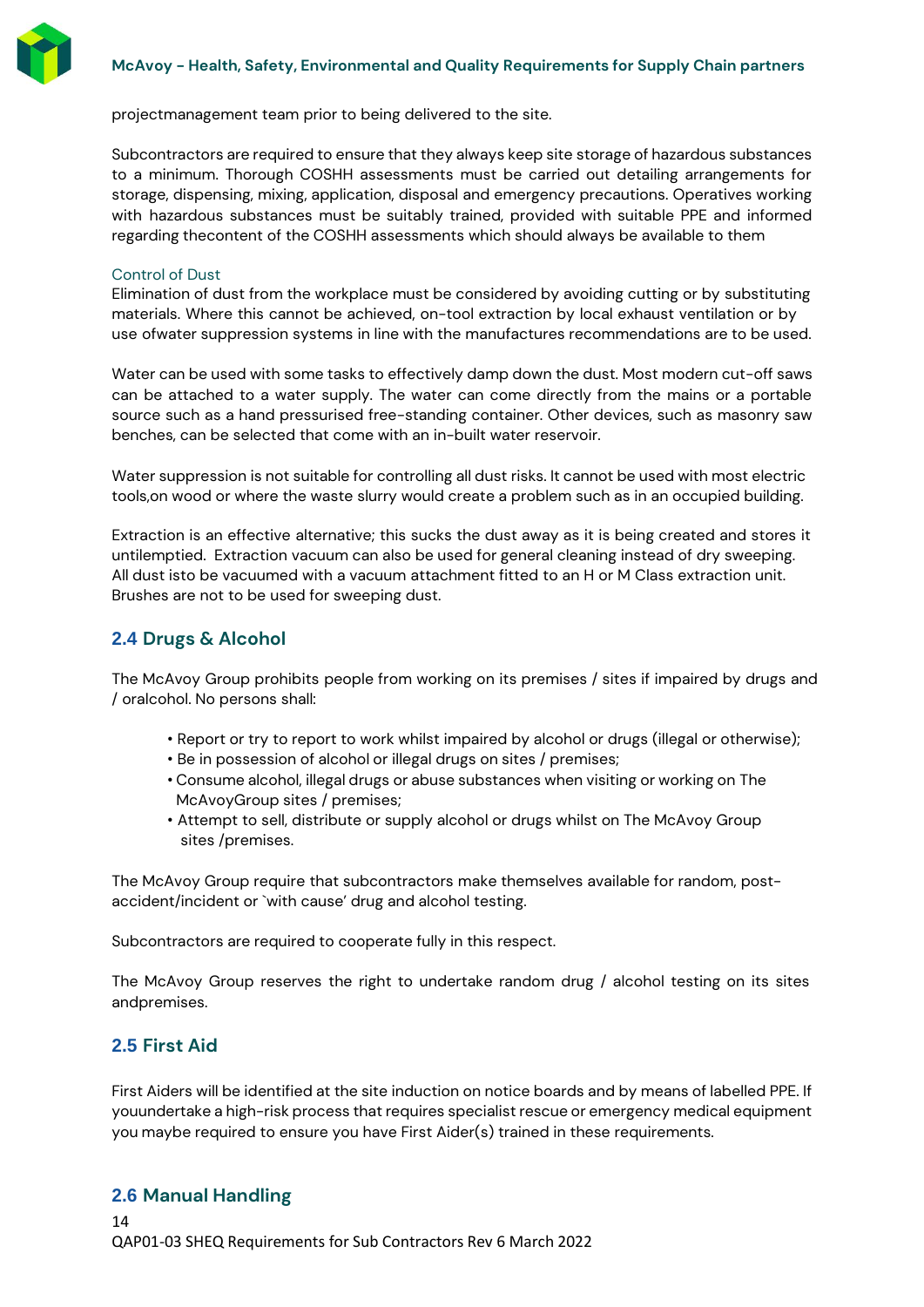

Bagged products should normally be limited to < 25kg. Repetitively handled / laid products should normally be limited to <20kg. Highway kerbs and slabs should be handled and laid mechanically e.g., by use of a vacuum lifter.

# <span id="page-14-0"></span>**2.7 Personal Protective Equipment (PPE)**

It is a requirement on The McAvoy Group projects that as a minimum all site personnel must

wear:Hard hats that comply with the EN 397 standard

- Safety footwear with impact resistant toe caps and pierce resistant mid-sole protection to BSEN ISO20345: 2011.
- High visibility clothing with either Subcontractor name displayed, or The McAvoy Group namedisplayed
- Gloves that conform to EN388
- Standard eye protection to a minimum standard of BS EN 166F (low energy impact).
- Where operatives are potentially exposed to a radiation risk from welding or similar, the eye protection must conform to BS 1542. Where operatives are potentially exposed to high impactprojectiles, eye protection conforming to BS EN 166/A (high energy impact) must be worn.

### Personal Fall Protection Equipment

All safety harness and lanyards must have a unique identification number and a valid test certificate. They must be visually inspected by a competent person before first use, and every seven days thereafter.

Additionally, they must be tested every six months, or after being involved in the fall of a person or following any significant repair or alteration. The details and results of the inspections must be recordedon the harness register.

Note: Collective protective measures must be used as a priority over personal fall protection systems. Personal fall protection equipment is only to be used by competent persons who have successfullycompleted are recognised training course in the use and maintenance of such equipment.

Full body harnesses are to be issued for the personal use of individual operatives. Such equipment is not to be simply `shared around'. Operatives must ensure that they inspect their equipment before useand report defective equipment immediately to their line manager.

Before fully body harnesses are sanctioned or used, subcontractors must provide a work at height emergency rescue plan. Your employee(s) may also be required to wear additional personal protectiveequipment deemed necessary as a result of your own risk assessment findings e.g., hearing protection,dust masks and task specific eye protection / goggles. The provision of these items of personalprotective equipment is your responsibility.

15 Should your employee(s) or those under your control arrive on site without appropriate PPE they willbe instructed to leave the site and will not be granted access until they obtain the necessary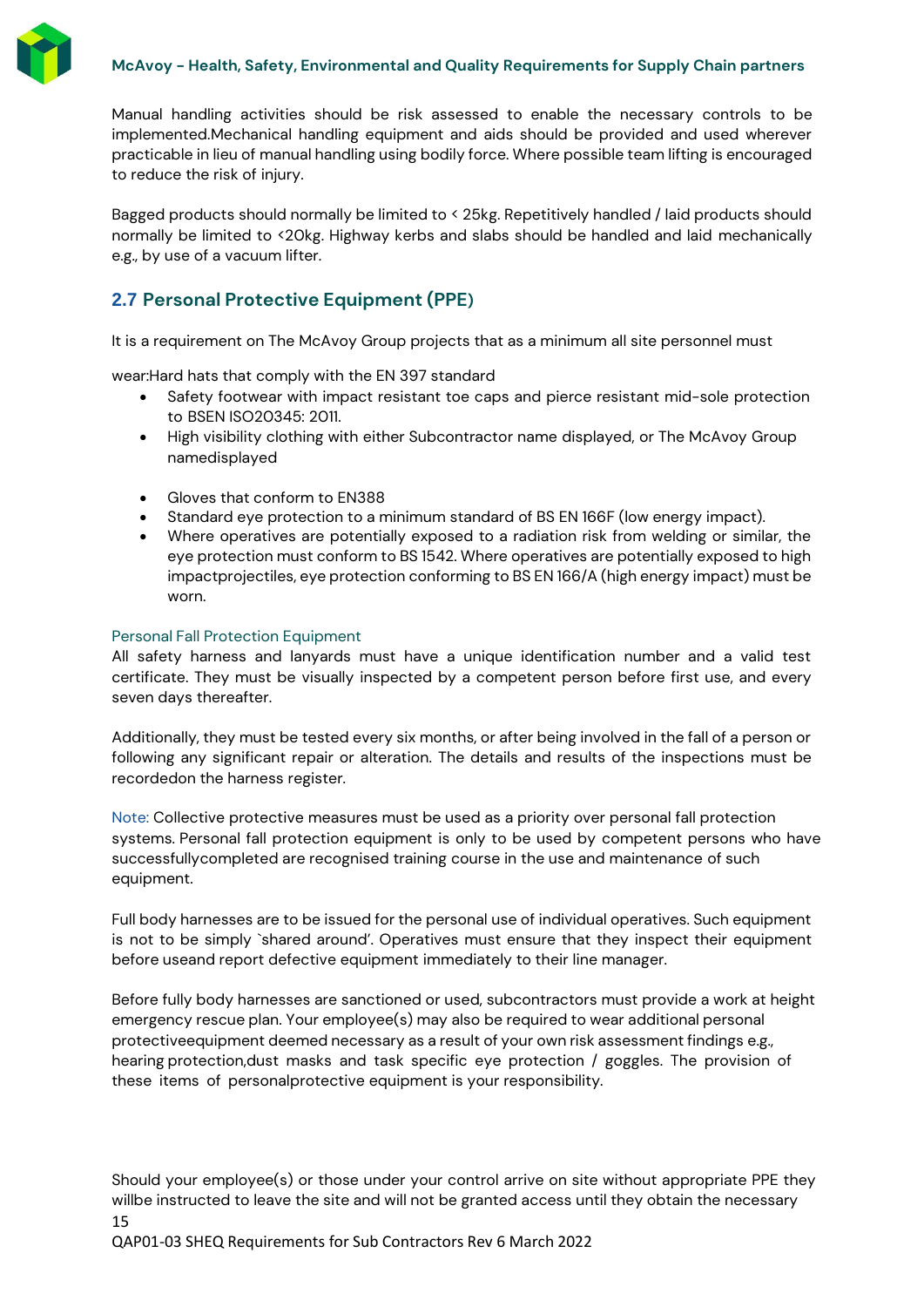

item(s).

Note: All personnel on site should be appropriately dressed: individuals wearing shorts or vest tops willnot be permitted on site.

# <span id="page-15-0"></span>**2.8 Vibration / Noise**

Individual subcontractors have the responsibility of ensuring that risks associated with noise and vibration to their employees have been adequately assessed and sufficient control measures and monitoring is put in place. This includes the provision of training for their employees

Where appropriate, The McAvoy Group will ensure that subcontractors have prepared an action plan that identifies what controls they have in place to minimise the risks of their employees to Noise, HandArm Vibration and Whole-Body vibration.

Tasks should be planned, and tools and equipment selected with a view to eliminating or reducing asfar as possible exposure to hand arm vibration or noise.

Evidence of health surveillance must be provided not only for employees likely to be exposed above the exposure action value but also for others whom the risk assessment identifies may be at risk, e.g.,employees who are particularly sensitive to vibration.

Handheld tools should be assessed for levels of noise and vibration in use. Workers should bemonitored to ensure any restrictions on trigger times or requirements for task rotation are observed.

Where hearing protection is provided to protect against noise, it must provide adequate attenuation.You must liaise with the project management team to establish and maintain hearing protection and /or exclusion zones as and when deemed necessary. You may be required to undertake background noise monitoring for certain noisy activities.

### <span id="page-15-1"></span>**2.9 Working at Height**

All work at height must be planned, managed and implemented using the safest and most appropriateequipment for working at height. Those using work at height equipment must be trained, competent andsupervised by their employer.

The following is McAvoy Group preferred work at height equipment: -

- Mobile Elevated Work Platforms (inc. Push around Verticals)
- Podium Stepladders (Up to Max. 4 Tread)
- Telescopic Work Platforms
- Mobile Access Tower
- Podium steps

The following work at height equipment can only be used where a risk assessment has identified it is not reasonably practicable to use any of the equipment above. The use of the equipment

below will besubject to written approval from McAvoy Group Project Management team via permit to work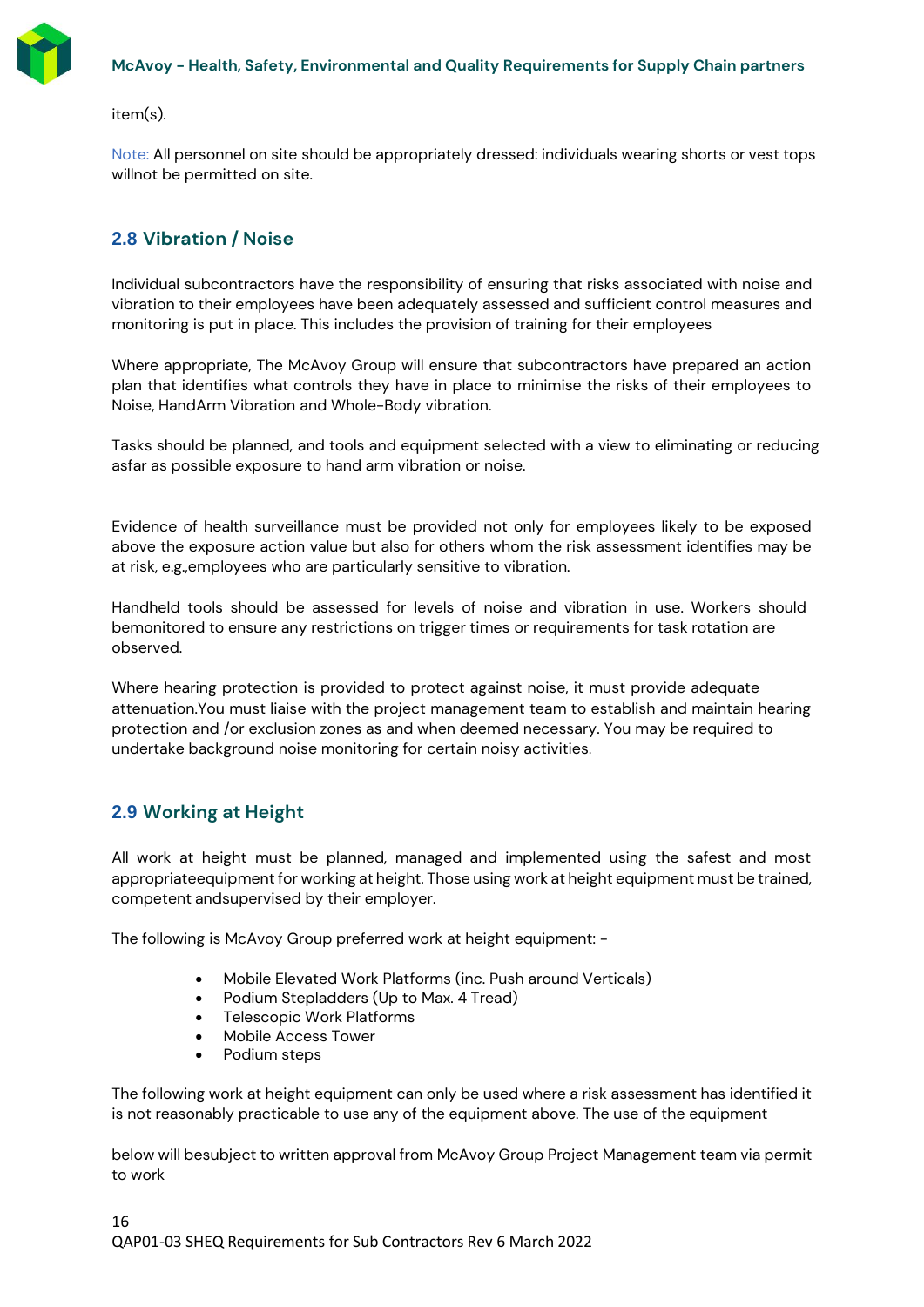

- Traditional A-Frame Stepladders
- Combination Ladders

# <span id="page-16-0"></span>**2.10 Mobile Elevated Working Platforms (MEWPS)**

Mobile elevating work platforms must only be operated by authorised and trained personnel (relevant IPAF Category). All equipment must be suitable and maintained and accompanied by a current 6 monthly thorough examination certificate.

MEWPs are permitted for use on The McAvoy Group sites where the following requirements can be met:

- The MEWP selected for use is appropriate for the task and the site conditions.
- A secondary guarding device (appropriate for the works) is fitted in addition to the primaryguarding systems.
- A competent person makes or approved the selection.
- Specific risk assessments, method statements and rescue plan are in place and reviewed regularly.
- Operations and site conditions including assessment of ground, weather conditions and adjacent activities are continuously monitored and, where appropriate, remedial action is

takenby a competent person to ensure the safe operation of the MEWP.

- A system is in place to prevent the unauthorised use of machines.
- The operator of the MEWP holds, as a minimum, the CPCS or IPAF qualification for theappropriate category of MEWP.
- A competent person is responsible for ensuring the MEWP is suitable for the specific operation.
- A competent person performs pre-use / daily inspections.
- A Report of Thorough Examination (within the past six months) is retained on site.
- The weekly and statutory inspections are up to date and accurately recorded.
- The McAvoy Group Plant sticker detailing thorough examination information is clearly displayed.
- The MEWP is maintained in accordance with the manufacturer's instructions.
- A competent person ensures the MEWP is identified & prevented from use in the event ofdefects or malfunctions and this are recorded.
- All MEWPs must be operated within a segregated environment.
- Their use is segregated by the subcontractor for all other activities
- Where materials are being lifted into position with the aid of a MEWP the materials must be secured in the basket or using an appropriate MEWP attachment as per the manufacturer's instructions.

# <span id="page-16-1"></span>**2.11 Mobile Access Towers**

Mobile Access Towers (Aluminium Scaffold/Alloy Towers etc.) are only permitted on site where all othermobile work platforms have been risk assessed as unsuitable

Where a Mobile Access Tower is permitted the following must be implemented: -.

- The manufacturers' instructions or user guide must be supplied with mobile access towers andreferred to by operatives erecting and using mobile towers.
- Mobile access towers should only be altered, erected and dismantled by a CISRS

Scaffolder or a PASMA trained erector using the advanced guardrail system in accordance with the manufacturers' instructions.

• Mobile access towers should have a Scafftag in place and the users' names clearly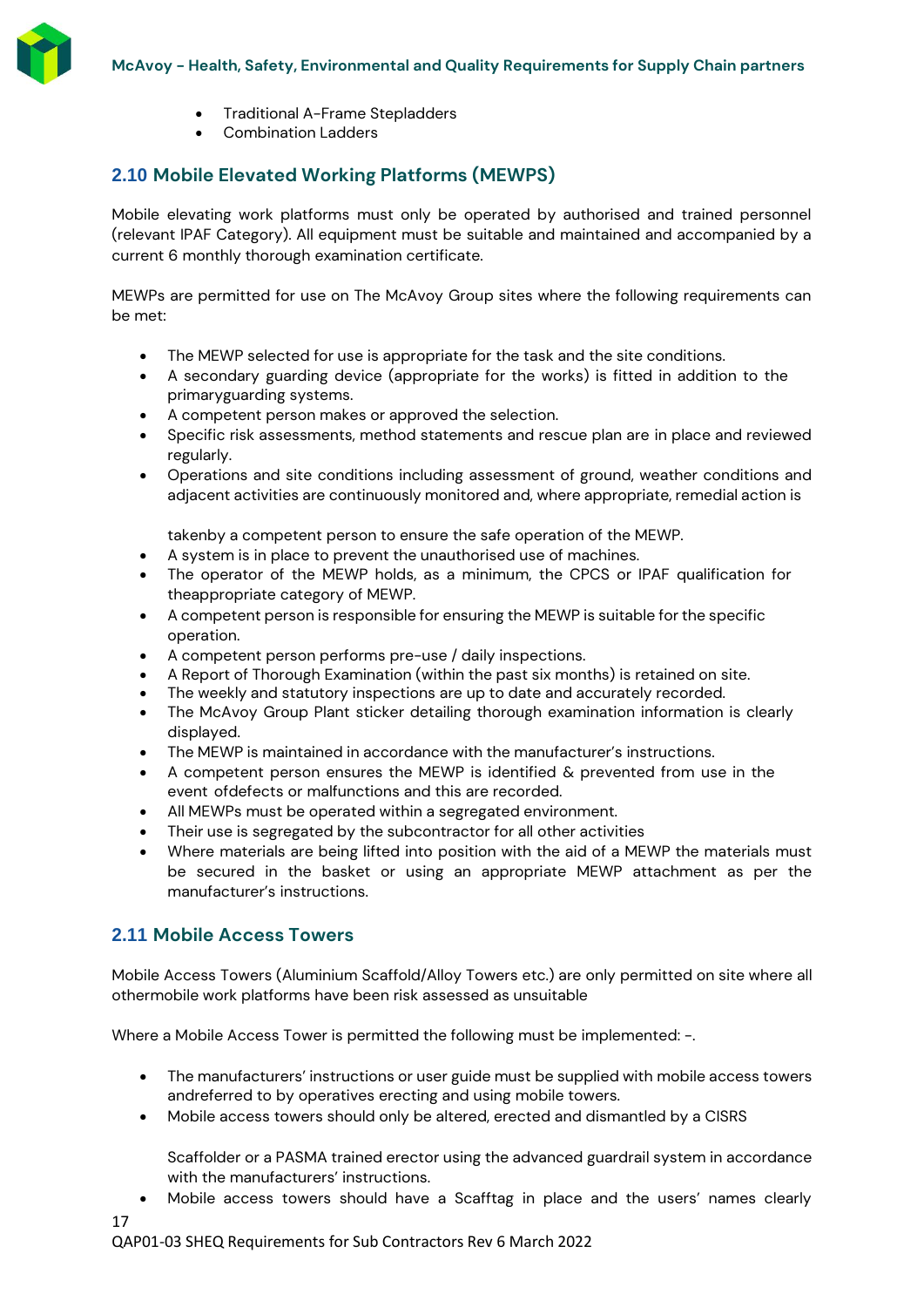

identifiableon same.

- All ladders, handrails and kickboards should be in place in the correct positions, access hatchesin correct positions and used from inside the tower. Wheels to be locked when the tower is in use – no 'surfing' is permitted.
- Access platforms must be in good condition with no damage to the legs, hinges or platforms. All such equipment must be tagged to confirm inspection.

# <span id="page-17-0"></span>**2.12 Step Ladders**

Step ladders should only be used where podium steps cannot reach or if it is not feasible to use them.There use must be fully risk assessed. The correct heavy-duty grade 1 ladder must be used domestic style step ladders are banned.

Good management of step ladders include:

- Step ladder used only when podium steps or other options are unavailable.
- Correct ladder selected for use
- Visually inspect before use
- Set up on firm level ground
- Set steps facing work
- Never stand on top 2 steps of the ladder
- Don't overreach from steps
- Fully extend out and lock in place
- Step ladders can only be used when all other options have been exhausted and under a permitto work. (SPHS08d - Permit to use step ladders).

### <span id="page-17-1"></span>**2.13 Edge Protection**

Proprietary temporary edge protection systems designed to BS EN 13374 e.g., Combisafe must be considered as the preferred option for fall prevention from roof / slab / floor edges and openings and onformwork systems.

Scaffold tube and fitting edge protection solutions must be designed to meet the relevant loadrequirements of BS EN 13374 to include a drawing and design checks where necessary:

- The minimum height for the handrail is 950mm.
- No gap greater than 470mm.
- Toe boards fitted
- Brick guards and debris netting fitted as required and as per design.

A handover certificate and initial inspection is required on completion of the installation and following significant alteration and should be subject to further inspections by a competent person at least every7 days or after adverse weather.

### <span id="page-17-2"></span>**2.14 Scaffolding**

Only certified scaffolders may alter, erect or dismantle scaffolds in compliance with NASC guide SG4:10& HSG33. Any persons found altering, erecting or dismantling scaffold without authorisation will be dismissed from the site.

Scaffolders must have a current'CISRS' Scaffolding Card. Scaffolders with a CISRS Trainee Scaffolder card must work under the direct supervision of an appropriately qualified scaffolder.

System scaffoldingerectors must have had system scaffolding training from the manufacturer or CISRS training in the system used.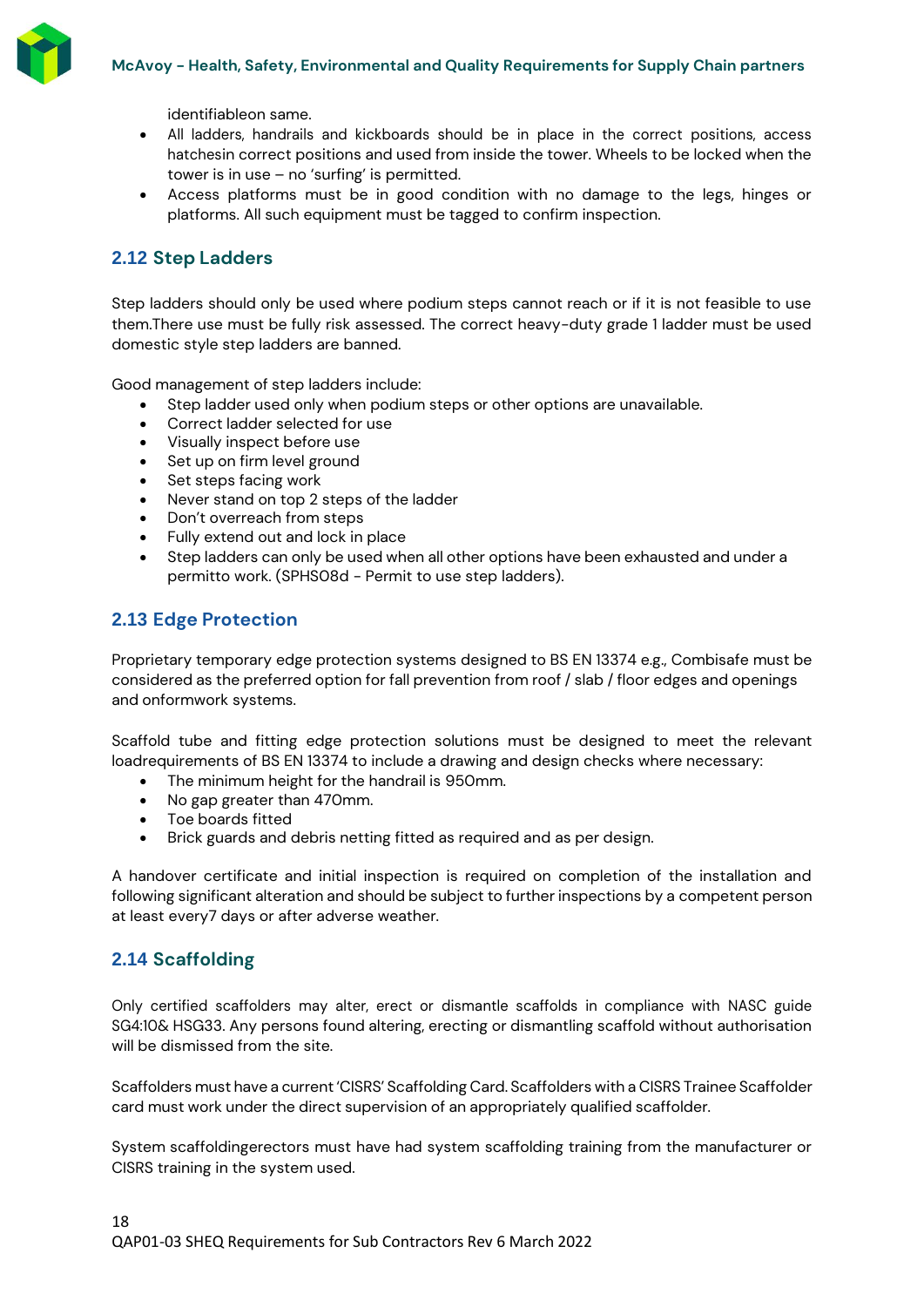Scaffolding is to be erected to a recognised configuration TG20:13 or EN 12811.1: 2003 and this should be clearly stated on any design, configuration or layout drawings.

If the scaffolding is beyond the scope of a recognised configuration, a specific 'design' shall be prepared by an appropriately experienced and competent temporary works designer to prove strength and stability, including necessary calculations. Standard loading bay structures should also be accompaniedby a design drawing. Loading bays will be labelled with the S.W.L. using signage, clearly seen from ground level. All loading bays will be equipped with up and over gates, a swivel arm with gates or othersimilar proprietary system.

The working platforms will be fit for purpose including safe loading, working and passage of workers. Wherever practicable, scaffolds should incorporate a staircase or a ladder bay with safety gates and/ortrap doors fitted. It should not be possible to fall from the working platform through a direct ladder oraccess opening. Ladder or stair access to working platforms should not normally be positioned next toor near loading bays.

Competent and qualified scaffolders must inspect the scaffold and provide a handover certificate on completion of work and thereafter undertake inspections of the structures at least weekly or morefrequently if required to do so by the project manager. Ideally the person(s) inspecting the scaffoldshould be independent and not be part of the scaffold erection team.

A copy of recorded inspections must be provided to the McAvoy Group project manager. All scaffolds must be scaff-tagged by the scaffolding contractor to indicate if they are safe to use or are incomplete or closed. Where a scaffold is under construction or not in use, it must be physically barriered off and the scaftag turned/ inspection removed and/or additional sign displaying "scaffolding not in use".

A work at height rescue plan will be requested from all scaffolding subcontractors. Scaffolders arerequired to wear harnesses and appropriate attachments at all times when working.

The fall of materials and equipment is the leading cause of potential incidents and needs particular focus when planning works. Works on the exterior of structures which need to be conducted at height beyond perimeter protection systems should be carefully risk assessed and planned to ensureequipment, materials and tools are prevented from falling, and that effective protection measures are in place. If the risk still exists then the provision of crash decks, scaffold fans, protected walkways andexclusion zones must be in place.

### <span id="page-18-0"></span>**2.15 Safety Nets**

Net riggers should hold a current FASET CSCS Safety Net Rigger Card for 'General Rigger'. Nets should be installed to BS EN 1263-2 standards.

The netting installation contractor must provide a handover certificate for all safety net installations andsubsequent alterations.

Fall arrest safety nets should undergo an inspection by a competent person every 7 days after handover or following adverse weather, alterations or any other event which could have resulted in damage to the nets. Operatives who will be working above nets should carry out visual inspections of the nets before commencing work. See section on personal fall protection equipment and rescue plans.

### <span id="page-18-1"></span>**2.16 Falls from Vehicles**

Subcontractors are responsible for offloading materials and consideration must be given to controlling the risks of falls from vehicles. Where possible, loads should be removed without access onto vehicles.Where this is not possible, vehicle-based fall protection systems must be provided,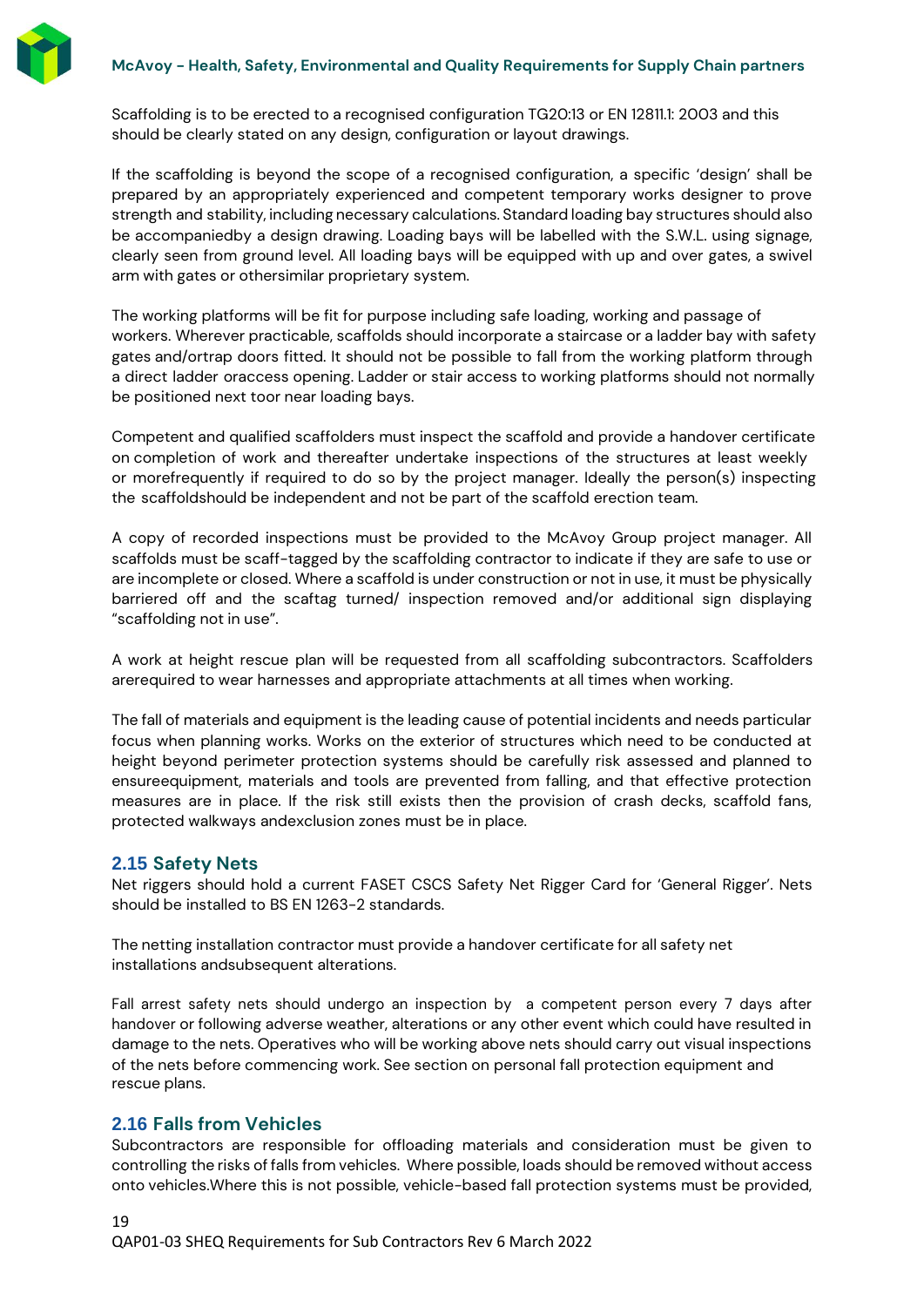

or as a last resort, 'off vehicle' fall protection systems.

### <span id="page-19-0"></span>**2.17 Tool Tethering**

Tool tethering which is the process of connecting a tool (or other equipment) securely to an anchor or fixed point by using a tool lanyard. If the tool is dislodged or dropped while working at height, it is prevented from falling and causing injury to workers below or damage to sensitive surfaces. Where there is a risk, a falling tool will cause injury to any person or damage to sensitive surfaces tools must be tethered and secure at all times.

# <span id="page-19-1"></span>**2.18 Plant & Equipment**

All plant and machinery utilised on site must comply with relevant Machinery Directives and have a CEmark.

Only plant that has been certified as compliant with the Provision & Use of Workplace Equipment Regulations (PUWER) and were appropriate the Lifting Operations & Lifting Equipment Regulation LOLER is permitted on site. The equipment must have been thoroughly examined within the defined period noted in the regulations by a competent person.

Machinery defects must be reported immediately to the project management team. Plant and

equipmentmust only be used by operatives who are authorised to do so and have appropriate training. Operativesinterfering with plant will be immediately expelled from the site.

### <span id="page-19-2"></span>**2.19 Electrical Equipment & Supplies**

Only low voltage or battery-operated power tools should be used on The McAvoy Group sites. Tools and equipment greater than 110v may only be used with the prior formal agreement of the McAvoy Group project management team. Designated battery charging points must be used, battery chargers are not to be left in canteens / offices, nor should they be left on charge overnight.

240v electrical supplies may be connected to subcontractors' accommodation units, subject to obtainingpermission from The McAvoy Group.

All electrical installations must comply with current Electricity at Work and I.E.T. / I.E.E. Regulations and Guidance.

All electrical equipment used on our construction and civil engineering sites should be subject to 3- monthly electrical testing.

Evidence of electrical testing having been carried out may be requested.

If electrical equipment does not comply with the above requirement, it must be removed from the site.

### <span id="page-19-3"></span>**2.20 Impact Fixing Equipment**

Operators of pulse / impact fixing equipment must be suitably trained (e.g., Paslode / Hilti).

The equipment must be in good working order, maintained and only used with the recommended

20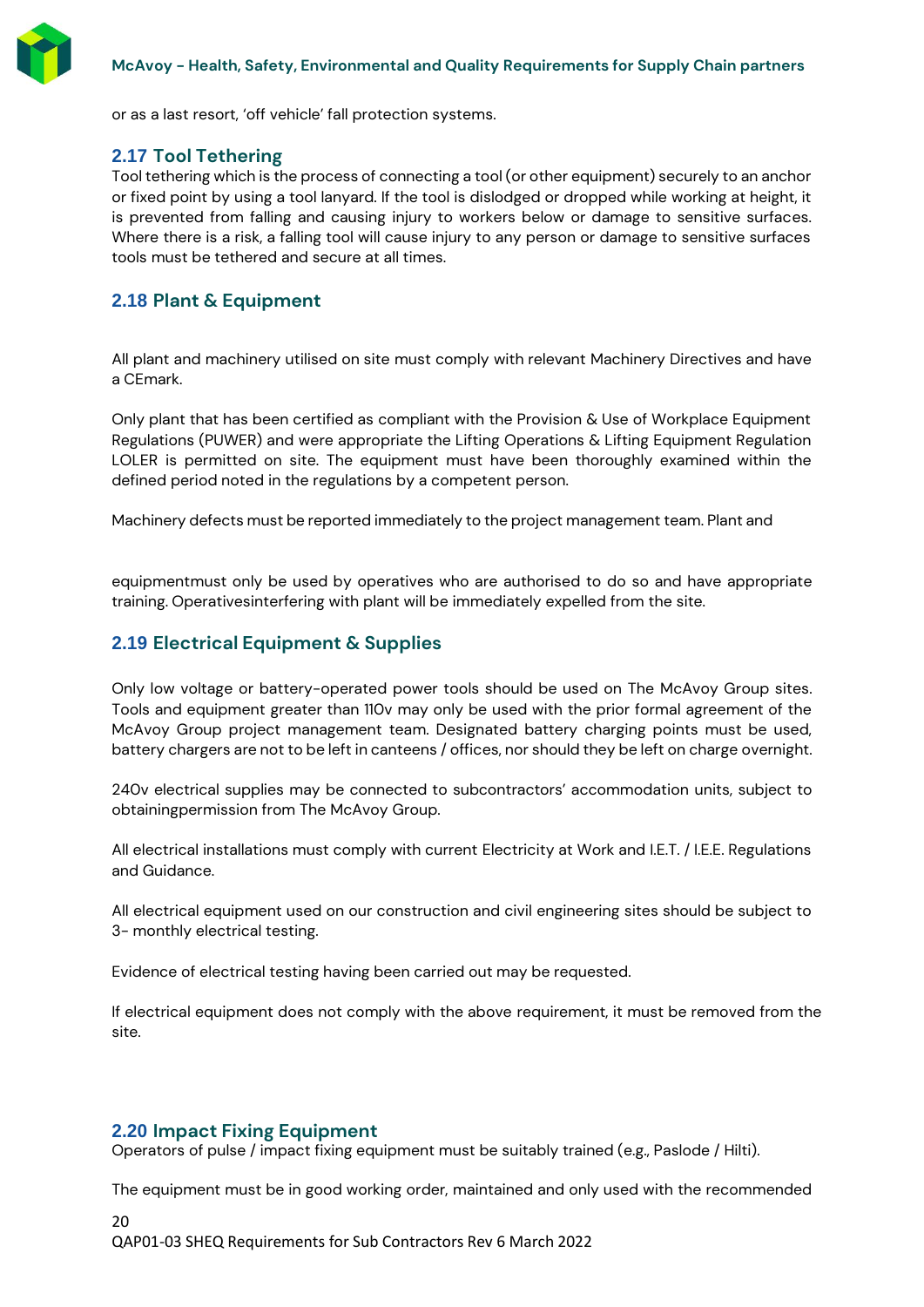

fixingsystem. Operators must wear the appropriate grade of impact resistant eye protection and implement measures to exclude unauthorised persons from the work area.

# <span id="page-20-0"></span>**2.21 Mobile Plant**

Mobile plant can be operated on site under the following conditions:

- Only appropriately trained operators are permitted to operate mobile plant (e.g., CPCS orNPORS etc.).
- Daily inspections must be carried out by a qualified plant operative and records of inspectionswill be required.
- Mobile plant must be maintained as per the manufactures instructions and kept in cleancondition.
- Mobile plant must display McAvoy Group Plant sticker detailing the thorough examinationinformation.
- All overhead obstructions must be identified and protected in accordance with the requirementsof HSE Guidance Note GS6 (Fourth Edition).
- All plant and equipment must be immobilised (keys out) when not in use and must not be leftunattended for any period of time.
- All visibility aids must be maintained in effective working order at all times.
- All work areas where mobile plant will operate must be properly segregated at all times.
- All mobile plant must be equipped with either a driver's cab or ROPS. ROPS must immediatelybe reinstated after passing under height restricted obstructions.
- Proprietary restraint belts must be used by operators where so provided, unless

otherwisespecifically risk assessed.

- The use of mobile phones while operating plant and equipment is strictly prohibited.
- All mobile plant shall comply with the safey requirements set out in Table 1 below

| Machine Type                                  | <b>Reversing and Visual Aids Required</b>     |
|-----------------------------------------------|-----------------------------------------------|
| Off -road dump trucks (trailer to the rear of | Reversing alarm and flashing beacon with      |
| thedriver) payload greater than 7 tonnes      | rearCCTV and side convex mirrors.             |
| Dumpers (front tip) no cab                    | Reversing alarm and flashing beacon           |
| Dumpers (front tip) with cab                  | Reversing alarm and flashing beacon with      |
|                                               | CCTV or convex mirrors or a combination of    |
|                                               | both to allow vision from the drivers' seat.  |
| Wheel loaders (loading shovels) including     | Reversing alarm and flashing beacon with      |
| skidsteer loaders                             | rearCCTV and side convex mirrors.             |
| <b>Backhoe Loaders</b>                        | Convex mirrors; reversing alarm and flashing  |
|                                               | beacon.                                       |
| All 360° Excavators                           | Reversing alarm and flashing beacon with CCTV |
|                                               | or convex mirrors or a combination of both to |
|                                               | allow vision from the drivers' seat.          |

### Table 1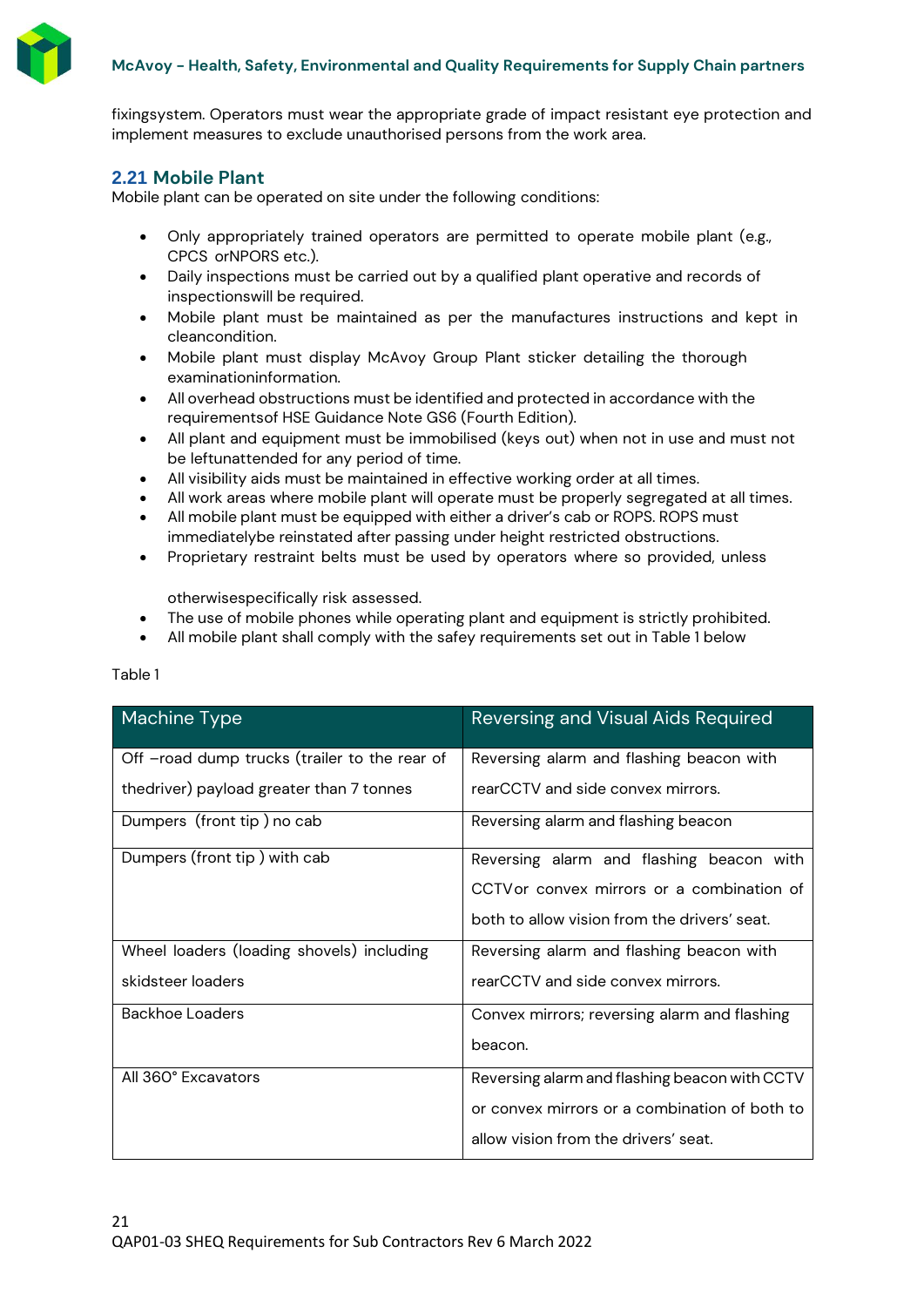

| Reversing alarm and flashing beacon with     |
|----------------------------------------------|
| rearCCTV and side convex mirrors.            |
| Reversing alarm and flashing beacon with     |
| rearCCTV and side convex mirrors.            |
| Reversing alarm and flashing beacon with     |
| rearCCTV and side convex mirrors.            |
| Reversing alarm and flashing beacon with     |
| CCTVor convex mirrors or a combination of    |
| both.                                        |
| Reversing alarm and flashing beacon.         |
|                                              |
| Convex mirrors; reversing alarm and flashing |
| beacon.                                      |
| Convex mirrors; reversing alarm and flashing |
| beacon.                                      |
| Convex mirrors; reversing alarm and flashing |
| beacon.                                      |
| Rear Camera, reversing alarm and convex      |
| mirrors.                                     |
|                                              |
|                                              |
|                                              |

Any maintenance activities on plant must be carried out in a designated or segregated area. The fitter should observe site requirements for PPE, provide proof of appropriate training and evidence of relevant risk assessments and method statements.

Passengers must not be carried on any vehicle unless the vehicle is designed for that purpose. If plant is to be moved on public roads, the operator must have a valid driver's license and the vehicle should be taxed and insured with the vehicle registration number clearly visible.

Physical Plant Exclusion zones must be established around operational mobile plant and vehicles. Thismust have some form of physical barrier in place. Actual zones will be dependent on the plant/vehicle and any physical restrictions such as the proximity of fixed or temporary structures. The details of the zones must be identified in the Method Statement document as appropriate, and all of the work teamsbeen briefed on the use of exclusion zones and the safe system of work required for entry.

Mobile plant must be parked in a dedicated area when not in use. Mobile plant equipment such as buckets, shovels, breakers etc. should be placed in a dedicated storage area.

# <span id="page-21-0"></span>**2.22 Excavators & Quick Hitches**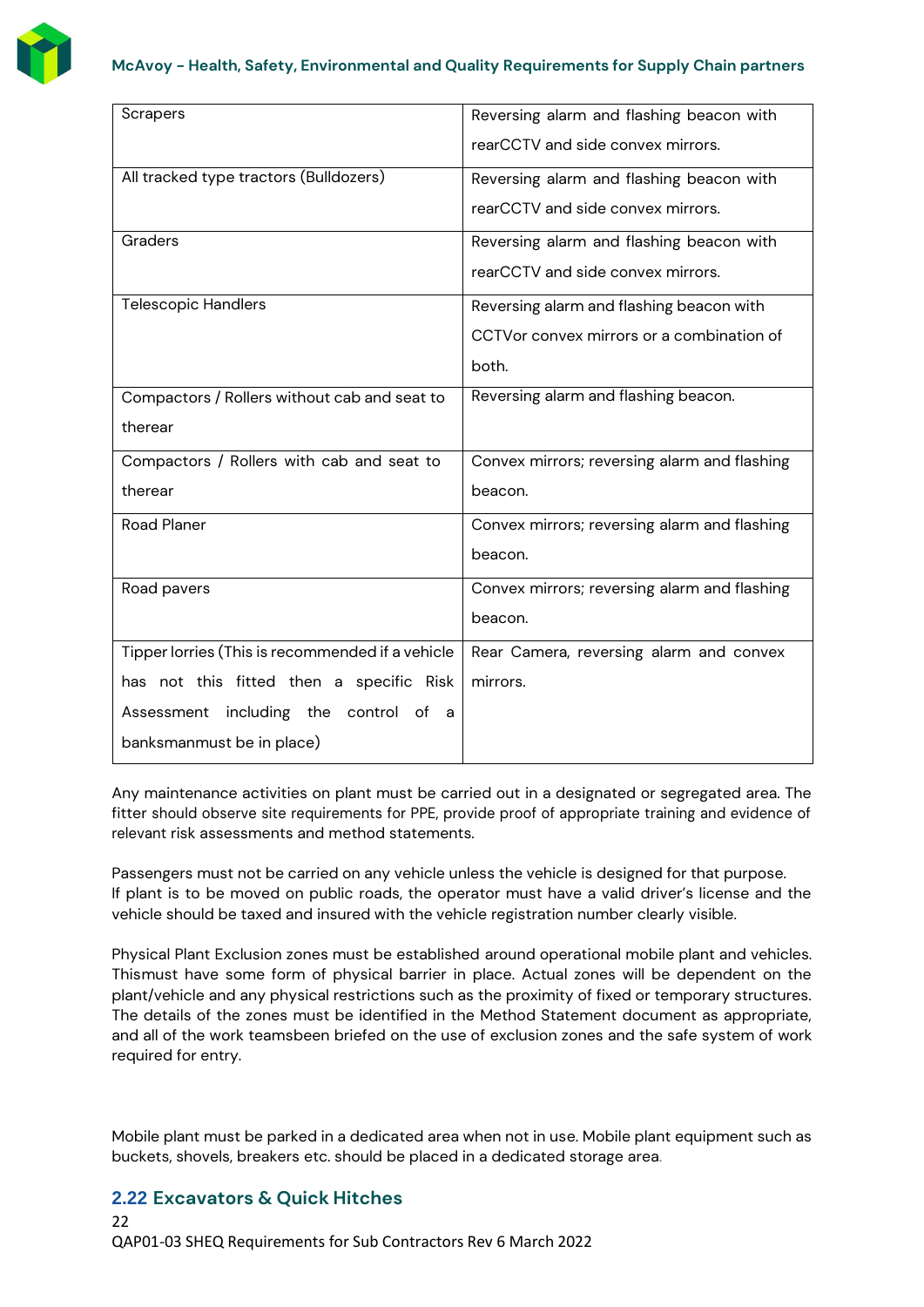

All manual and semi-automatic quick hitches must be fitted with the correct locking pins prior to use. Itis the operator's responsibility to ensure all safety pins are in place. All operators are to be fully trained

/ instructed on the correct use of the hitch.

Any use of a quick hitch without the required locking pin will be result in the removal of the operator from site.

### <span id="page-22-0"></span>**2.23 Lifting Equipment & Operations**

All lifting operations must be planned and supervised by competent personnel and all lifting equipmentselected is to be fit for purpose.

Note: If you undertake or manage lifting operations on a The McAvoy Group site, a The McAvoy GroupLifting Plan Proforma must be completed in full by a suitably experienced and qualified 'appointed person' including lifts involving mobile cranes, tower cranes, complex lifts or when equipment is used to lift persons other than by MEWP.

The McAvoy Group will not provide an 'appointed person' on behalf of any contractor. Where these requirements cannot be met from your own personal, a contract lift must be arranged.

Lifting equipment and all accessories must be accompanied by current certificates of test / thorough examination. These must be made available for inspection by The McAvoy Group project managementteam prior to use. The ground bearing capacity should be calculated.

Working platforms shall be considered as temporary works and are subject to temporary works designand checks accordingly.

### <span id="page-22-1"></span>**2.24 Telehandlers & Forklifts**

All telehandlers or forklifts operatives must be trained and have proof of competence with them at all times. Operators must have received familiarisation training on the specific telehandler / forklift and anyspecialist attachments prior to use.

Any use of this equipment outside the site boundary and on publicly accessible roads will require the operator to hold the correct category on their driving license. The vehicles must be taxed and insured, and the vehicle license number must be visible at all times. All plant must be accompanied by current test / thorough examination certificates, be maintained in good condition and fitted with adequate visibility and safety devices.

Only manufacturer specific proprietary skips, fork mounted hooks and other specialist attachments maybe used.

All mortar bins should be double banded and visually inspected for damage on a daily basis. Mortar bins must never be lifted using the forks through the handles.

Note: As a minimum a basic lifting plan must be completed in full by an experienced and qualified'Appointed Person' for all lifting operations.

# **3.** Trade Specific Requirements

### <span id="page-22-3"></span><span id="page-22-2"></span>**3.1 Asbestos Removal**

23 Asbestos removal subcontractors must be licensed by the HSE or HSENI to remove and dispose

QAP01-03 SHEQ Requirements for Sub Contractors Rev 6 March 2022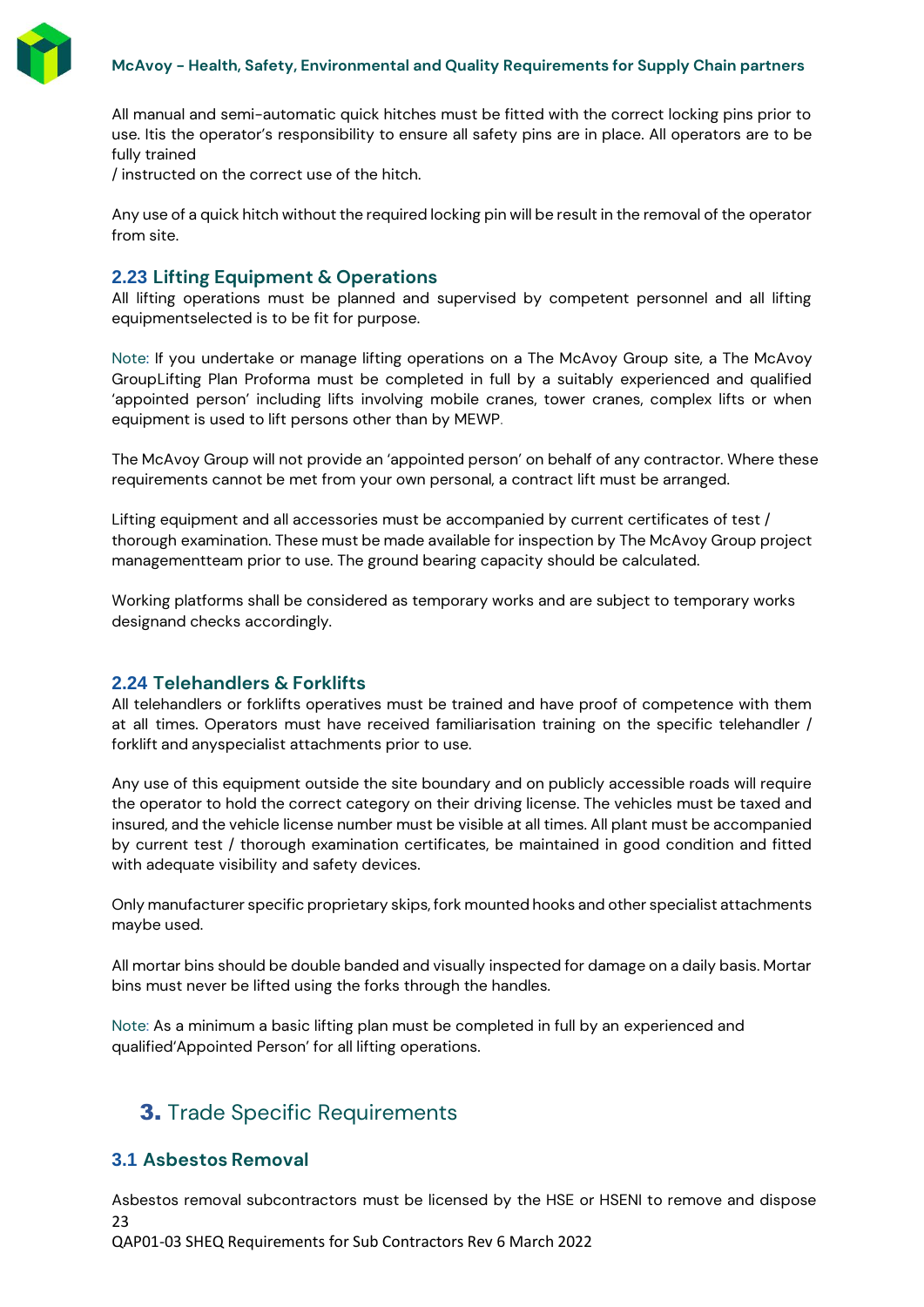

ofmaterials containing asbestos.

### *Subcontractors must: Comply with other relevant health and safety requirements noted in this document.*

Ensure that a trained and competent supervisor (BOHS, ARCA or ACAD management & supervisory qualification) is appointed to manage the works under their control and is available at all times on siteduring their works.

Provide documented evidence that their employees have received all relevant health surveillance andare certified as fit to work in such environments.

Provide copies of all relevant waste consignment notices to the McAvoy Group project managementteam along with all relevant surveyors' reports and air clearance certificate. Provide a suitable and sufficient risk assessment and method statement after the review of a comprehensive refurbishment and demolition survey, which must include:

- A copy of the notification of works to the relevant enforcing authority (where required)
- Full details of site preparation, decontamination facility and enclosure construction which mustbe fully operational prior to works commencing
- Selected removal/stripping methods and fibre suppression measures
- Description of enclosure standards and construction, smoke testing arrangements, details of airlock for personnel, separate bag locks and negative pressure ventilation controls (where required)
- PPE selection and personnel decontamination procedures
- Temporary waste storage arrangements and details of licensed carrier / receiver
- Schedule of all equipment to be used and associated equipment test and inspection reports
- Air clearance testing procedures and clearance certificates
- Emergency plans including firefighting arrangements and means of raising the alarm
- Any other client specific agreed ACM removal arrangements
- Where notifiable asbestos has been identified a notification is to be submitted to the HSE /HSENI 14 days prior to works commencing.

### <span id="page-23-0"></span>**3.2 Demolition**

Subcontractors must *Comply with other relevant health and safety requirements noted in this document.*

### Surveys & Services *Subcontractors must:*

Ensure that prior to any demolition work commencing a detailed demolition asbestos survey will be completed and reviewed by the subcontractor. Comply with the principles enshrined within HSG47 'Avoiding danger from underground services' and GS6 'Avoiding danger from overhead power lines. Provide details of all known and surveyed utilities / services along with details for their safe isolation and / or removal and liaise with local petroleum officers concerning the disposal of any fuel tanks and their contents. Detail procedures for dealing with unforeseen circumstances such as discovering previously unidentified hazards, e.g., utility services,

suspected ACMs etc.

Demolition Sequencing *Subcontractors must:*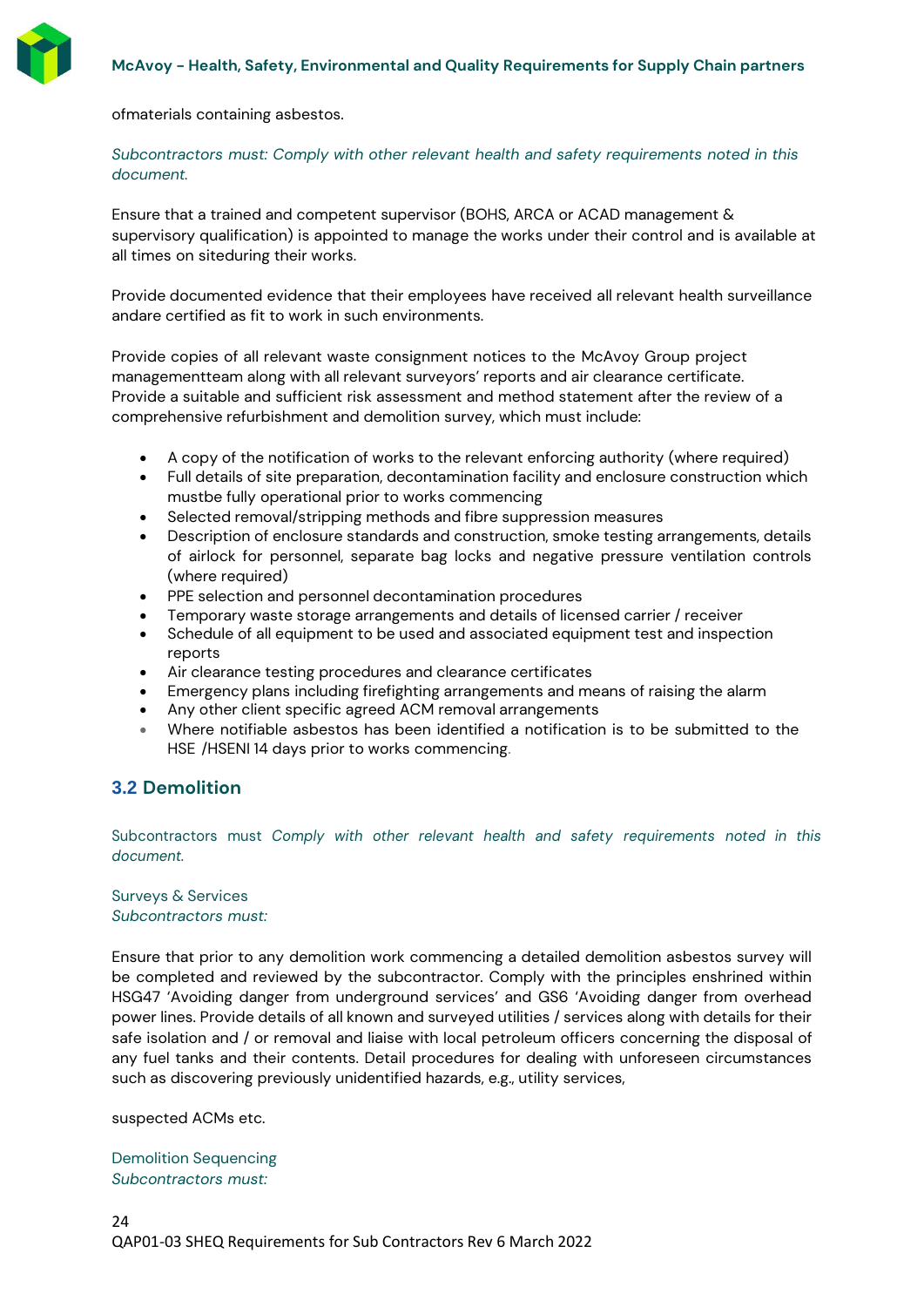

Define the sequence and method of demolition and dismantling including any pre-weakening techniques to be used, taking into account the stability of adjacent structures.

Provide details of associated temporary works including Structural Engineer drawings and calculationsto determine the demolition sequence.

Environmental Conditions *Subcontractors must:*

Comply with local authority restrictions on noise and dust and provide a wash down facility if appropriate; ensure that wet suppression and run off techniques are used wherever practicable. Ensurethat where diesel powered machinery and plant is used, exhaust emissions cannot build up to hazardous levels.

Define arrangements for the temporary storage and removal / disposal of demolition waste and hazardous waste.

### Exclusion Zones & Emergency Planning

*Subcontractors must:* Provide details about the provision and maintenance of exclusion zones to include arrangements for the protection of the site workforce, members of the public and other third parties fromfalling materials, dust, fumes, vibration etc. and the provision and maintenance of access and egress routes for both pedestrians and vehicles on site.

Detail phased edge protection planning as appropriate; this must be installed to prevent operatives involved in the demolition process being exposed to a leading edge.

Specify emergency plans including firefighting arrangements / means of raising the alarm and providea detailed work at height rescue plan as appropriate.

# <span id="page-24-0"></span>**3.3 Groundworks**

#### *Subcontractors must:*

Comply with other relevant health and safety requirements noted in this document. Comply with the McAvoy Group 'permit to dig' requirements.

#### Overhead & Underground Services *Subcontractors must:*

Comply with HSG47 'Avoiding danger from underground services' and GS6 'Avoiding danger fromoverhead power lines.

Obtain a permit to dig from the project management team and comply with all the requirements contained within the permit. Prior to works commencing, review and confirm site surveys to identifystructures, underground services, overhead power lines, unexploded ordinance etc.

Use appropriate CAT & Genny scanning devices to verify the position of all services already

noted on service drawings provided and to identify others that may not already have been identified. All scanningdevices must be calibrated, and inspection records must be date. Users of scanning equipment will berequired to provide evidence of their competency and training prior to use. All scanning must be completed in a grid formation to ensure accurate scanning.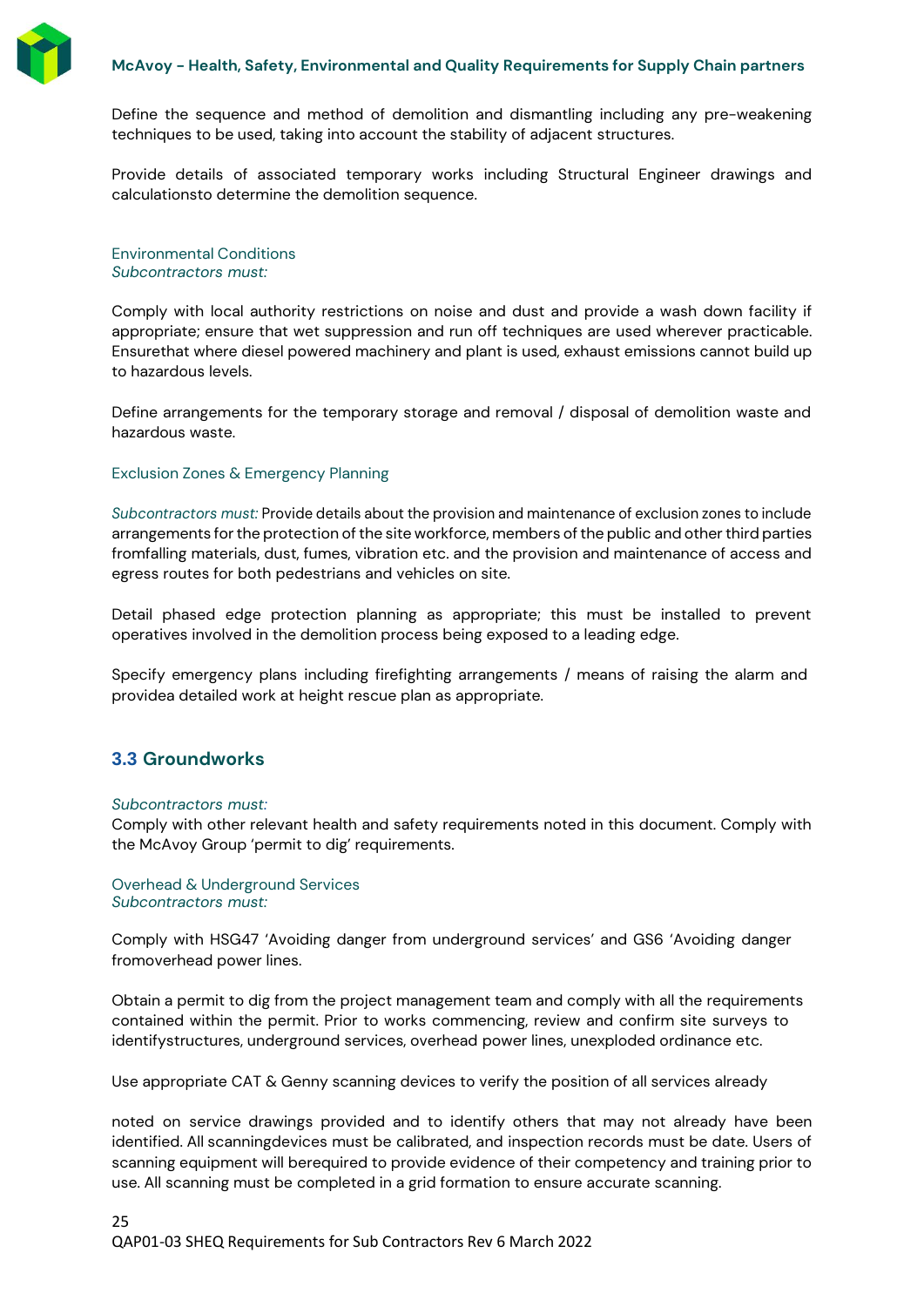

Ensure that no mechanical means of excavation is undertaken within 500mm either side of identified buried services. All hand tools must be insulated.

Ground Conditions & Protection *Subcontractors must:*

Ensure that the most appropriate excavation support is provided and ensure that the suitable angles ofrepose are determined. Adequately protect excavations at edges by means of guardrails, barriers and

/ or separation barriers or by ensuring they are adequately covered as appropriate. Excavation warningsignage must also be provided. The protection of excavations next to public highways / infrastructure isessential. Barriers and fences must be provided to a minimum height of 1m with attendant lighting andwarning notices.

Such measures must be discussed and agreed with the McAvoy Group project management team. Ensure all excavations are adequately supported and protected to prevent the risk of falls or unplannedcollapse and / or operative, material or vehicles falls into the excavation(s). The methods employed toprevent the collapse of excavations must be clearly detailed in the sitespecific risk assessments.

Ensure excavation supports are subject to temporary works design and checks. Clearly justify by risk assessment the reasons for not supporting or otherwise battering back shallowexcavations

Note: specific controls to prevent falls of persons and / or vehicles into excavations are required whenexcavating to depths greater than 500mm below ground level.

Provide excavations with safe access / egress points (and / or alternative emergency egress points) and ensure no load, vehicle, plant or equipment will be placed near the edge of any excavation whereit is likely to cause a collapse of the excavation. No material will be lowered into an excavation if personsare in the excavation. All persons are to immediately report any deterioration in excavation sides.

Materials, spoil and equipment shall be kept away from the edge of the excavation by a distance equalto the depth of the excavation subject to a Temporary Works assessment. The height of the spoil mustbe kept to a minimum to reduce any residual hazards.

Provide access holes, gulley pots and telecommunication ducts etc. at ground level with adequate temporary covers prior to the permanent covers being put in place: with steel plates where there is vehicular traffic and with plywood of sufficient strength or other proprietary temporary cover where there is pedestrian traffic. All temporary covers will be fixed securely in place. Chipboard, fibreboard, pallets etc. are not to be used as covers.

### Vehicle Movements

Subcontractors must provide competent Traffic Marshal to assist with plant and equipment movementwhen reversing or where plant is used in public areas.

Note: All reversing manoeuvres should be avoided as far as is reasonably practicable.

# <span id="page-25-0"></span>**3.4 Piling Operations**

#### *Subcontractors must:*

Comply with other relevant health and safety requirements noted in this document.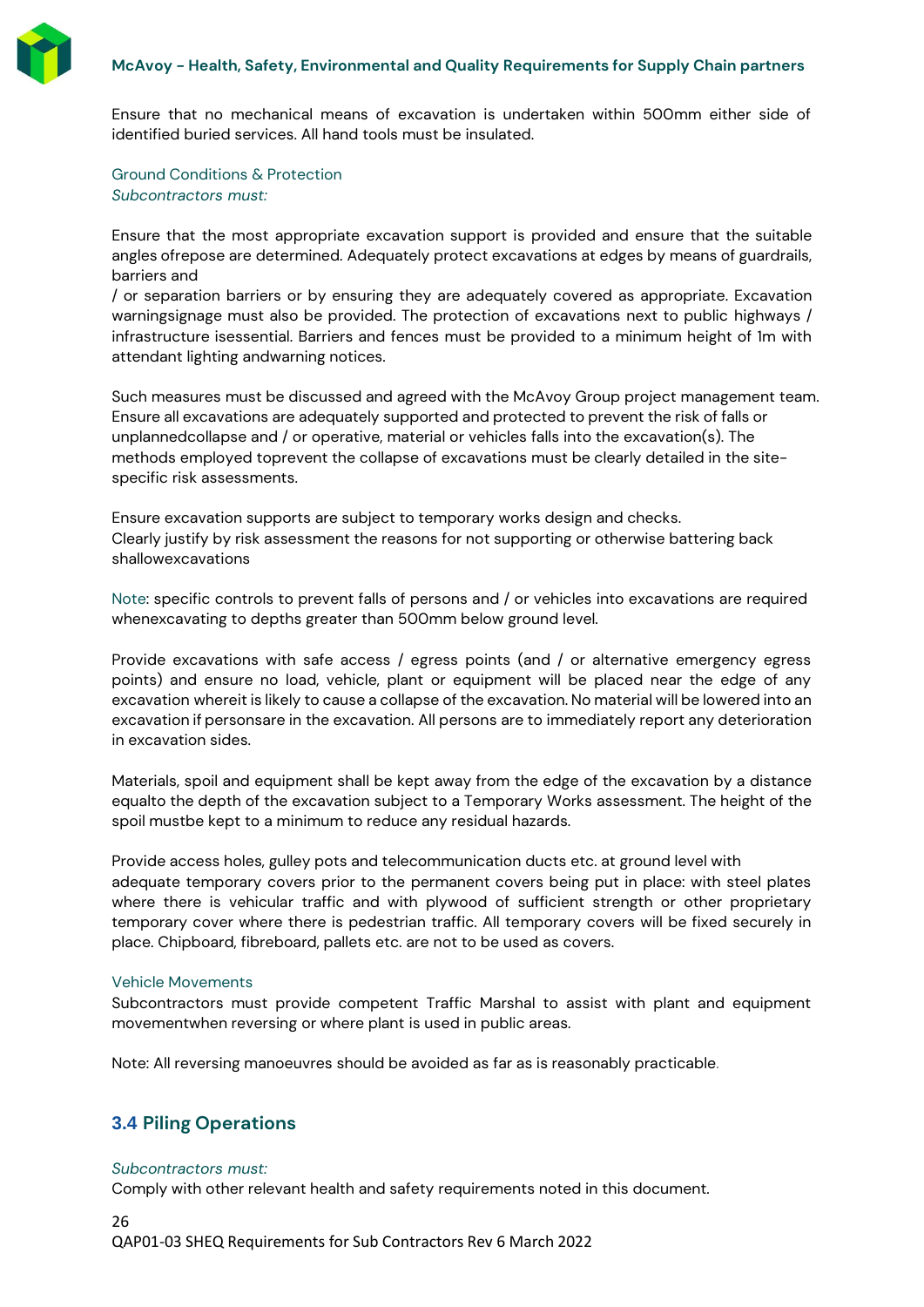

Overhead & underground services Comply with the McAvoy Group 'permit to dig" requirements.

Comply with the principles enshrined within the HSG47 'Avoiding danger from underground services' and GS6 'Avoiding danger from overhead power lines' Prior to works commencing, review and confirm site surveys to identify structures, underground services, overhead power lines, unexploded ordinanceetc. Use appropriate CAT & Genny scanning devices to verify the position of all services already notedon service drawings provided and to identify others that may not already have been identified. All scanning devices must be calibrated and in date. Users of such equipment will be required to provide evidence of their competency and training prior to use. Scans must be completed in a grid formation tocover all areas.

#### Ground Conditions

#### *Subcontractors must:*

Provide necessary data to allow piling rig(s) mat to be designed and verified by suitably qualified persons to demonstrate the correct bearing capacity to adequately support the rig(s) relevant to the ground and environmental conditions at the proposed work sites.

Confirm that they are in possession of sufficiently detailed information regarding existing services –theirdepth, routes, locations within the confines of the site and other areas that may be affected by their undertakings. Surveys should also identify the ground conditions to the full depth of the piles, anticipated effects of noise and vibration on the local environment and access and egress characteristics of the site.

#### Additional Requirements:

Ensure that plant and machinery have adequate interlocking guards and signage around moving partsor has mechanisms in place to prevent entrapment. Specify exclusion zones as appropriate. Specify and include within site specific risk assessments, work at height maintenance requirements that will necessitate access to parts of the rig(s) above ground level.

# <span id="page-26-0"></span>**3.5 Roofing & Cladding**

#### *Subcontractors must:*

Comply with other relevant health and safety requirements noted in this document.

Ensure that only certified roofers / wall cladders and asphalt roofers will be permitted to complete roof work on site.

Comply with the hierarchy of control principles enshrined within the Work at Height Regulations and HSG33 and comply with all other provisions of these Regulations.

Ensure that prior to commencing works, a roof survey has been undertaken which identifies the specificwork location areas, roof construction and materials, presence of asbestos containing materials, fragileroofing materials and roof lights, existing edge protection and its condition and other proprietary 'mansafe' systems, utilities / services located on the roof and overhead etc.

#### Fall Protection Measures

#### *Subcontractors must:*

Utilise collective fall protection measures to prevent falls from roofs in preference to personal fall protection measures. Provide a specific risk assessment when using safety harness equipment and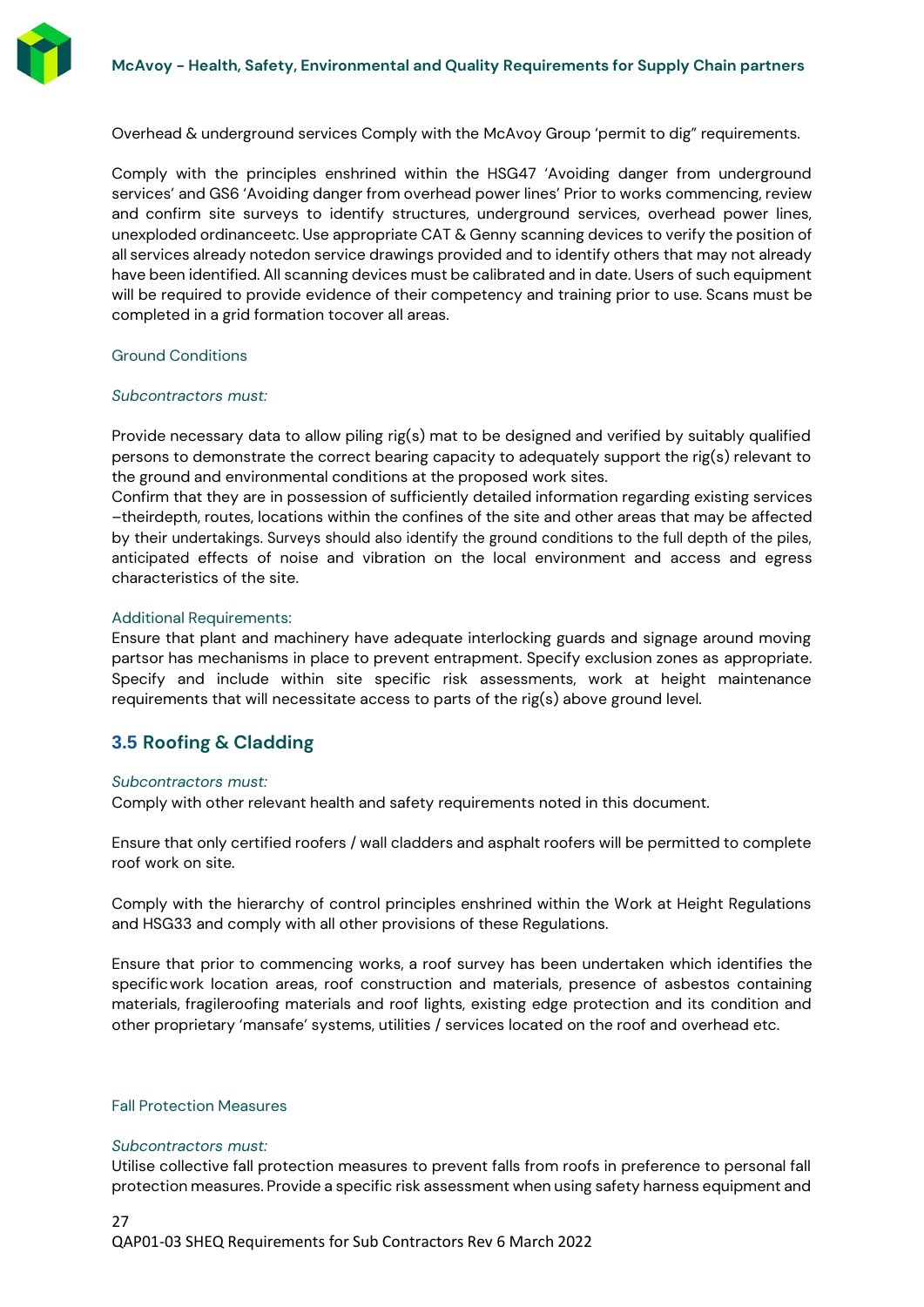

accessories, detailing the system to be used, specific equipment, users training, inspection arrangements and associated rescue plan.

Detailed sketches may also be required, particularly if work restraint systems are to be employed. Complete a work at height rescue plan detailing rescue from nets and MEWPs as relevant.

When Accessing Roof Areas *Subcontractors must:*

Ensure appropriate access is in place, prior to works commencing. Where specific access arrangements are required, these must be agreed with the McAvoy Group project management team. The requirement for a secondary means of access from the roof in the event of an emergency is subjectto agreement with the McAvoy Group project management team.

Note: The use of MEWPs to access roofs is only permitted under risk assessment

#### On the Roof

#### *Subcontractors must:*

Ensure that fragile roof areas are appropriately signed and segregated through a robust structurecomprising of double handrails and toe boards.

Ensure that roof / sky lights and other potentially fragile materials are signed and adequately protectedto prevent falls of persons through these.

Provide suitable rails and / or load bearing covers at exposed roof openings where a person or materials could fall through. Measures should also be taken to prevent falls of materials, tools and equipment onto persons working below such areas.

Detail other control measures used to protect the public and others, including exclusion zones, warningsigns, crash decks, scaffolding platforms and fans, debris netting, covered waste chutes etc.

#### Housekeeping and Fire Prevention *Subcontractors must:*

Ensure that fire controls and suitable means of raising the alarm in an emergency is detailed in a site-specific risk assessment.

Store flammable substances in flameproof lockable containers; the use of these is to be agreed with the McAvoy Group project management team. Remove all waste from roofs on a daily basis and ensureany materials stored on the roof are fully secured at all times.

Note: 'Bombing' of materials is prohibited at all times. When working at height all tools must be tetheredand secure.

### <span id="page-27-0"></span>**3.6 Structural Steel Erection**

#### *Subcontractors must:*

Comply with other relevant health and safety requirements noted in this document.

Comply with the hierarchy of control principles enshrined within the Work at Height Regulations. Comply with all other provisions of these Regulations and BCSA Codes of Practices and best practice guides.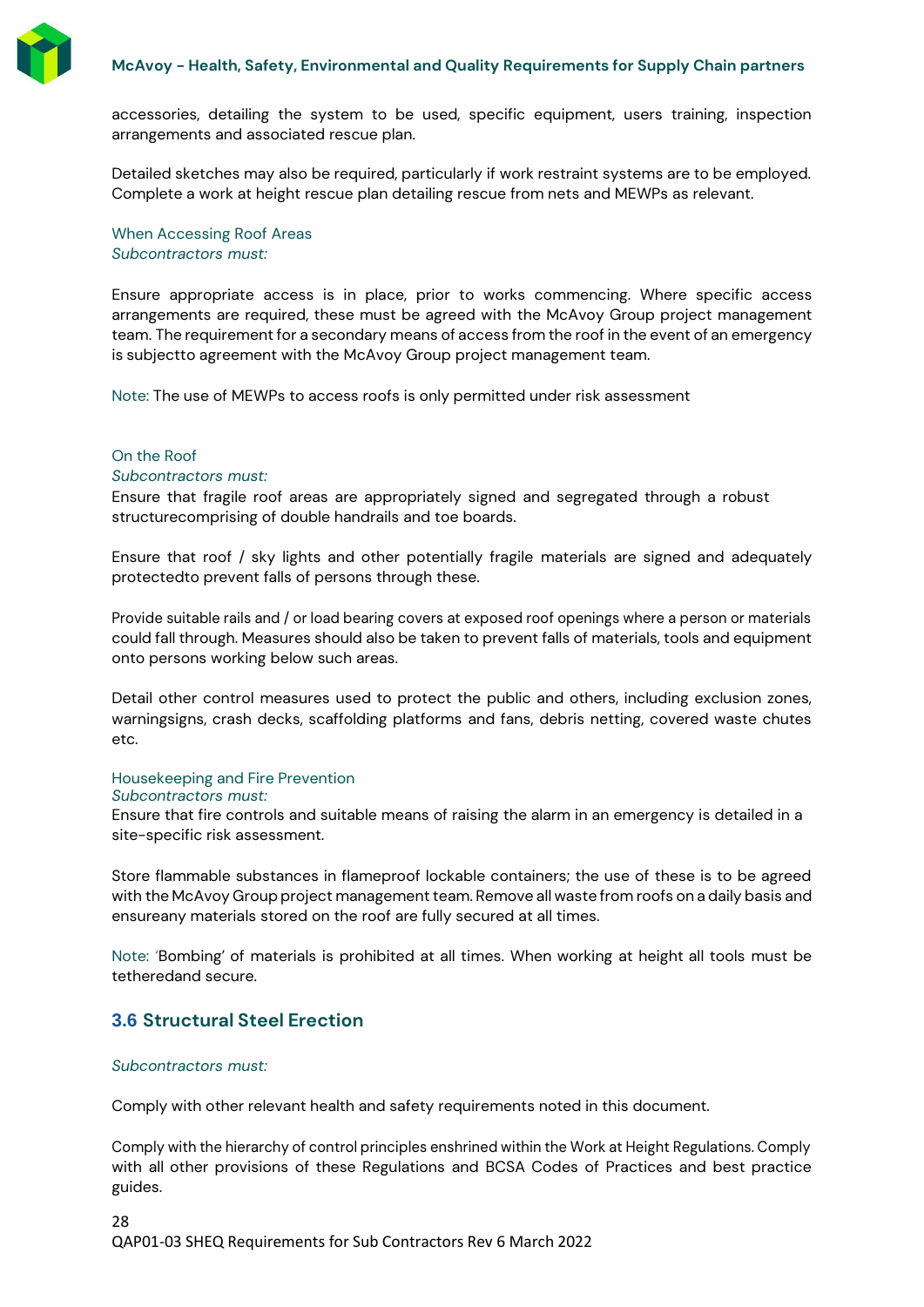

Provide a detailed sequence of erection and drawings to demonstrate step by step progress with identification of members critical to stability and associated temporary restraint members. Confirmation of holding down bolt designs(s) must also be provided for freestanding and temporary restraining systems.

Agree the location of storage and stacking areas and required movements and lifting locations on site.

Erect and maintain exclusion zones consisting of robust barriers and suitable warning signage where structural steel is being lifted and installed by the contractor.

Hazard tape and cones will not be considered as sufficient physical barrier. No unauthorised personnelwill be allowed access into the structural steel area while steel erection is taking place.

Access arrangements for steel erectors must be agreed with The McAvoy Group project management. Safety harnesses and appropriate lanyards must be worn by operatives when working from boom MEWPS. Evidence of appropriate training must be provided.

Avoid stacking steel on a partially constructed structure by lifting steel members directly into place fromdesignated storage areas. Where this is not possible, alternative arrangements must be made with theMcAvoy Group project management team. Complete a site-specific The McAvoy Group Lifting Plan Proforma where appropriate and a separate 'work at height rescue plan' in addition to site specific riskassessments / method statements

Subcontractors undertaking welding activities should ensure that effective engineering controls are provided and correctly used to control fumes arising from their welding activities.

Where engineering controls are not adequate to control all fume exposure, adequate and suitable respiratory protective equipment (RPE) is also required to control risk from the residual fume. Subcontractors shall ensure that adequate training is in place for operatives involved in welding operations. When working at height all tools must be tethered and secure.

### <span id="page-28-0"></span>**3.7 Installation of Metal Decking**

#### *Subcontractors must:*

Comply with other relevant health and safety requirements noted in this document.

Ensure that delivery vehicles provide suitable means of fall prevention for operatives offloading materials and equipment, or as a last resort, 'off vehicle' fall protection systems. Comply with the hierarchy of control principles within the Work at Height Regulations. Comply with all other provisions of these Regulations. Affix appropriate edge protection to the structure and around permanent and temporary openings as soon as reasonably practicable.

Agree suitable access to metal decking areas with the McAvoy Group project management team priorto erection and use. Ensure that the use of collective fall protection systems such as safety nets, airbags and safety decking take precedence over personal fall protection systems. All fall protection systems must be detailed in the site-specific risk assessments and method statements. A separate 'work at height rescue plan' must also be provided as appropriate.

Provide a detailed sequence of erection and drawings to demonstrate starting points, stacked bundle positions and method of laying decks / units.

Provide and maintain exclusion zone(s) consisting of robust barriers underneath the drop zone(s) andappropriate warning signage.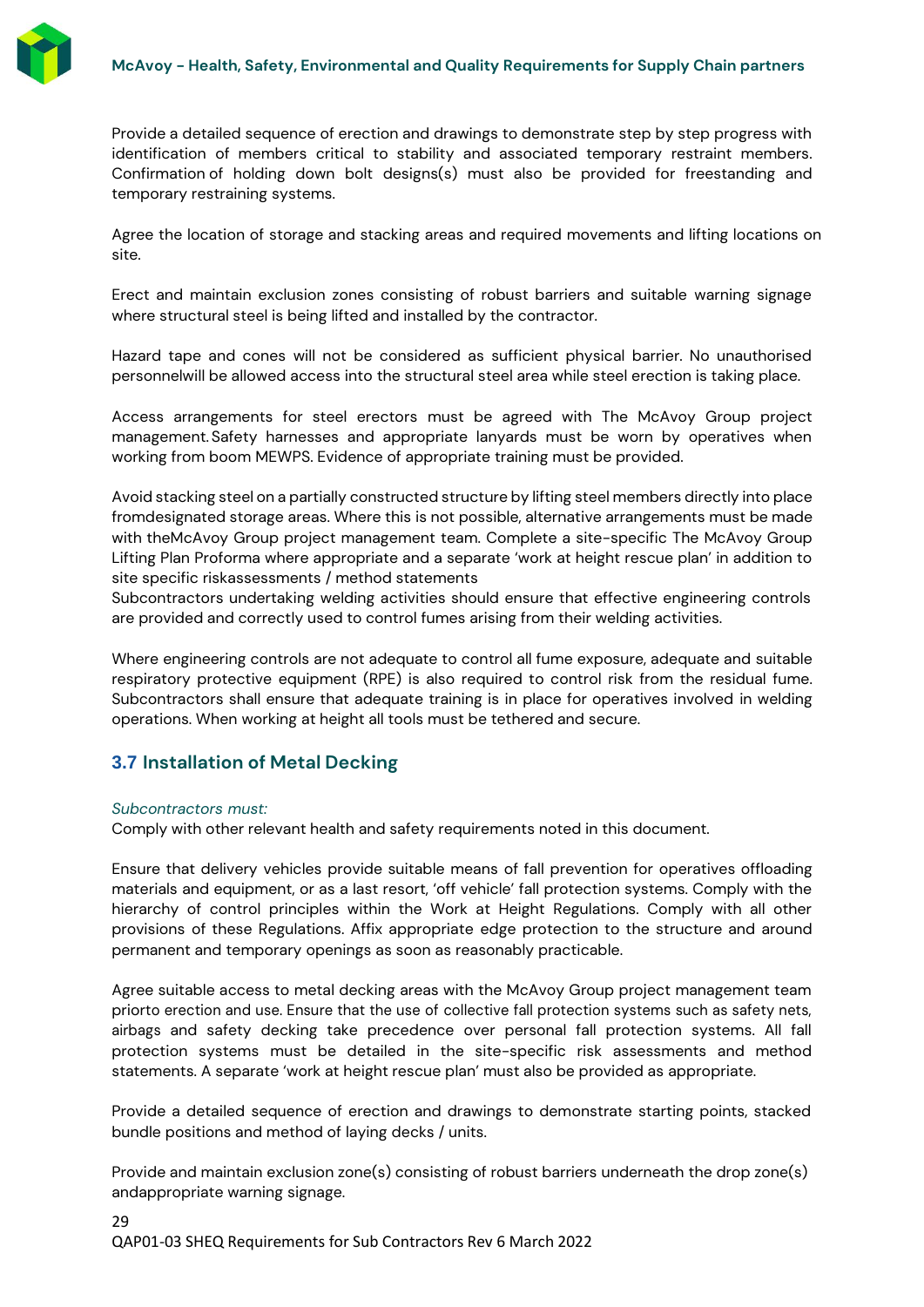

Note: If any cutting or grinding works are anticipated – these must be discussed and agreed with the The McAvoy Group project management team. Such activities must not take place immediately aboveor adjacent to safety net areas. Ensure that all flammable materials are removed from

underneath drop zone(s).

# <span id="page-29-0"></span>**3.8 Welding Works**

Subcontractors undertaking welding activities should ensure that effective engineering controls areprovided and correctly used to control fumes arising from their welding activities. Where engineeringcontrols are not adequate to control all fume exposure, adequate and suitable respiratory protectiveequipment (RPE) is also required to control risk from the residual fume. Subcontractors shall ensure that adequate training is in place for operatives involved in welding operations.

# <span id="page-29-1"></span>**3.9 Environmental**

The McAvoy Group operates environmental management and energy management systems, certified to ISO14001 and ISO50001 respectively. These systems manage, control and influence our environmental impacts and behaviours. Each supplier should have their own certified management system or manage their activities in accordance with the McAvoy Group certified system. Each supplieris expected to have an Environmental Policy as an absolute minimum:

The supplier must work in accordance with all requirements contained within the environmental plan

Each supplier RAMS must contain details of identified environmental risks associated with their workspackage, and detail those measures which will be implemented to mitigate each risk.

### <span id="page-29-2"></span>**3.10 Pollution and Nuisance Prevention**

#### Incidents

All pollution incidents regardless of scale should be reported to the Project Manager as soon as possible after the occurrence.

Emergency response and spill training must be undertaken for all staff carrying out plant or machineryrefuelling as a minimum.

#### Noise, Vibration and Dust Nuisance

Where possible, equipment and plant must be located away from site boundaries and use noise or vibration mitigation measures where appropriate.

Requests to work out with normal or permitted site hours can only take place once an agreement with the Local Authority via the project management team has been reached. Breach of this process will result in an NCR being issued which may result in withholding of payment, especially if a Notice underSection 60 of the Control of Pollution Act 1974 (as amended) is issued by the relevant local authority.

Water or other means of dust suppression or extraction must be used to prevent dust generation. Vehicle movements must observe site speed limits and loads must be covered while vehicles aremoving within or out with the site. Idling of vehicles or plant when not in use is not permitted.

All vehicles must adhere to wheel wash requirements depending on site conditions prior to egress ontoa public highway.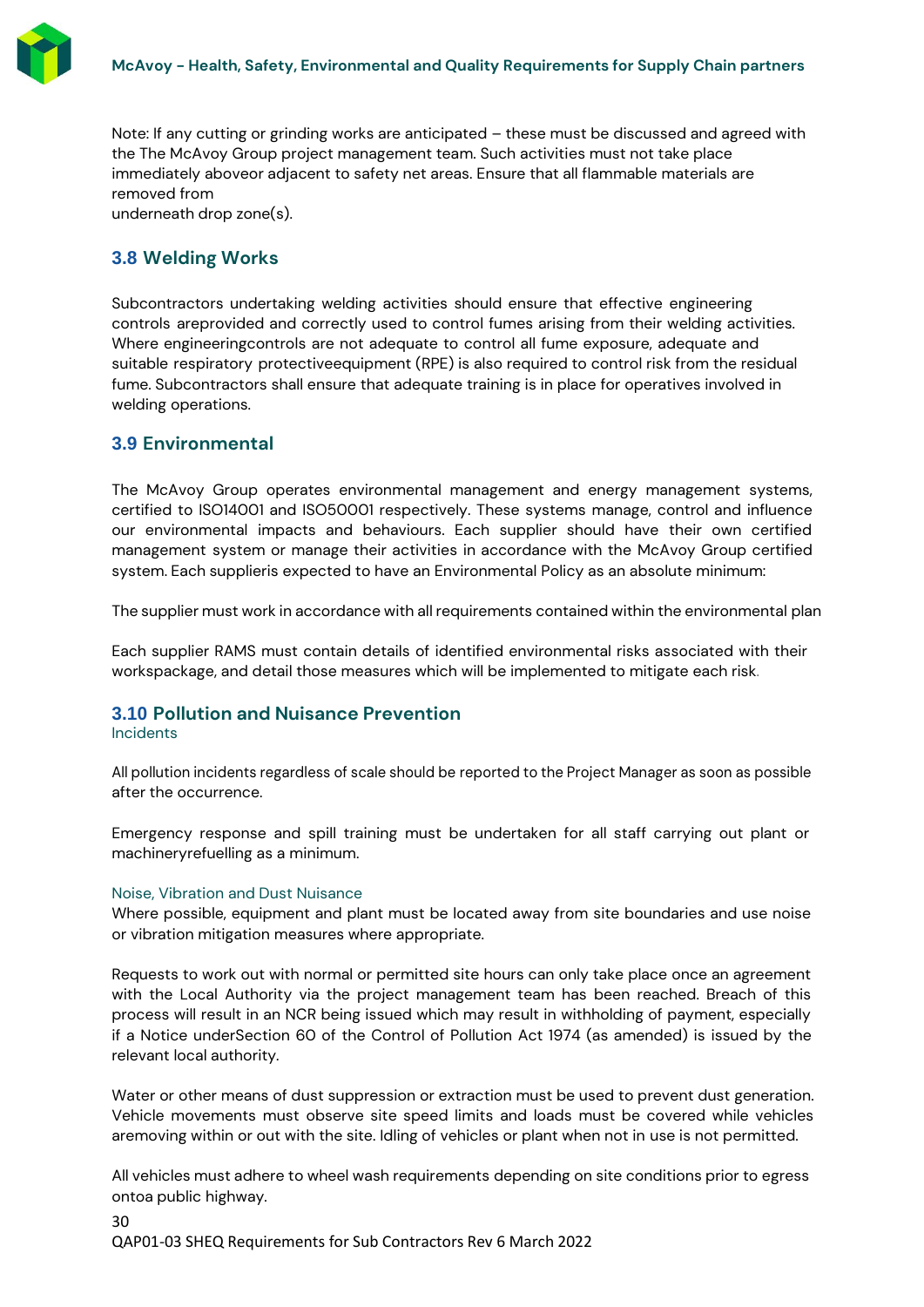

#### Concrete Washout and Water Use

Concrete wash residues must not be discharged in any area out with designated areas on site. Washwaters must never be discharged directly to ground, any watercourse or surface drain.

No water should be discharged or abstracted without the necessary Regulatory consents, including waters generated from surface runoff. The subcontractor should take all reasonable steps to minimisewater use during their activities, including remedying any leaks to water provision measures.

#### Energy and Carbon Emissions

.

McAvoy Group are committed to playing our part in combatting climate change and have committed tobe a Net Zero emission business by 2050.

The subcontractor must take all reasonable steps to minimise energy use and carbon emissions byusing energy efficient equipment and, fuel efficient plant.

Evidence of service history for all plant will be required upon request. Plant or vehicle idling onsite willnot be permitted.

Red diesel will no longer be permitted on sites from 1 st April 2022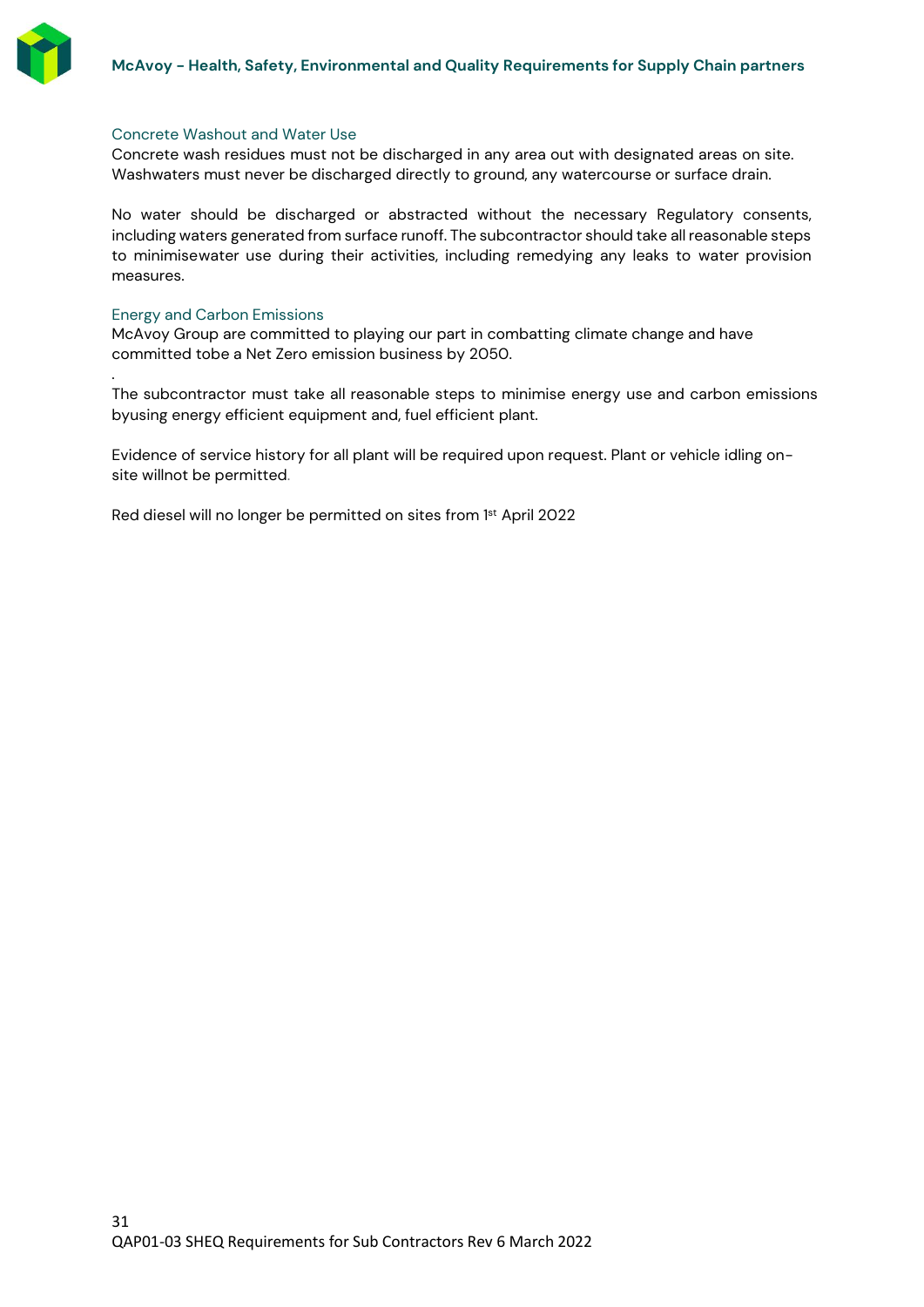# <span id="page-31-0"></span>**3.11 Waste Management and Recycling**

Each supplier must comply with the project waste segregation strategy by ensuring that cross contamination of non-mixed skips is avoided.

Where a supplier makes their own arrangements for waste transfer or disposal, they must ensure thatfull legal compliance under the Duty of Care Regulations is adhered to, and that copies of all relevant carrier licenses, waste management licenses, exemption certificates and waste transfer notes are provided prior to waste materials leaving the site.

### Timber and Wood Products

The supplier will provide evidence demonstrating that all timber and wood-based products, including packaging, is sustainably and legally sourced.

The only acceptable evidence will be those schemes certified by the Forest Stewardship Council (FSC),Programme for the Endorsement of Forest Certification (PEFC) or that the forest of origin is licensed by the EU Forest Law Enforcement Governance and Trade (FLEGT) scheme.

Full chains of custody must be provided to ensure legal and relevant scheme compliance, as well as providing evidence for relevant credits to be awarded under the BREEAM scheme including having FSC details specified on each delivery note.

### Reporting

The supplier will be required to assist in the reporting of all environmental data monthly, including the quantities used of water, fuel and electricity, plus any quantities of waste generated and legally managed. Failure to comply with any reasonable request for such data will result in an NCR being issued which may result in a reduction to any interim and final payments as determined by The McAvoyGroup.

# <span id="page-31-1"></span>**3.12 Quality Management**

Subcontractors must demonstrate a commitment to quality and are encouraged to seek opportunities for continuous improvement throughout their operation by working openly and collaboratively with us, as we strive to improve our organisations operational output.

The McAvoy Group operates a Quality Policy that requires the implementation of a Business Management System across its operations that conforms to ISO 9001. Accordingly, the subcontractor is required to co- operate and comply with the policy.

Subcontractors must ensure that there is some one site that can undertake the Quality Management oftheir service. This person must be someone who is full time on site and can either be a Site Manager, SHEQ advisor or a Project Manager etc. but must be someone with a degree of experience in managingthe quality aspects for which they are appointed to do.

This person must also undertake joint quality inspections with the McAvoy Group project

teamSubcontractors are required to adhere and comply with the following:

- Share Information for design coordination
- Share Information for review and comment by Project Team members
- Share Information to obtain approval by The McAvoy Group and the Client
- Publish information for contractual use

#### 32